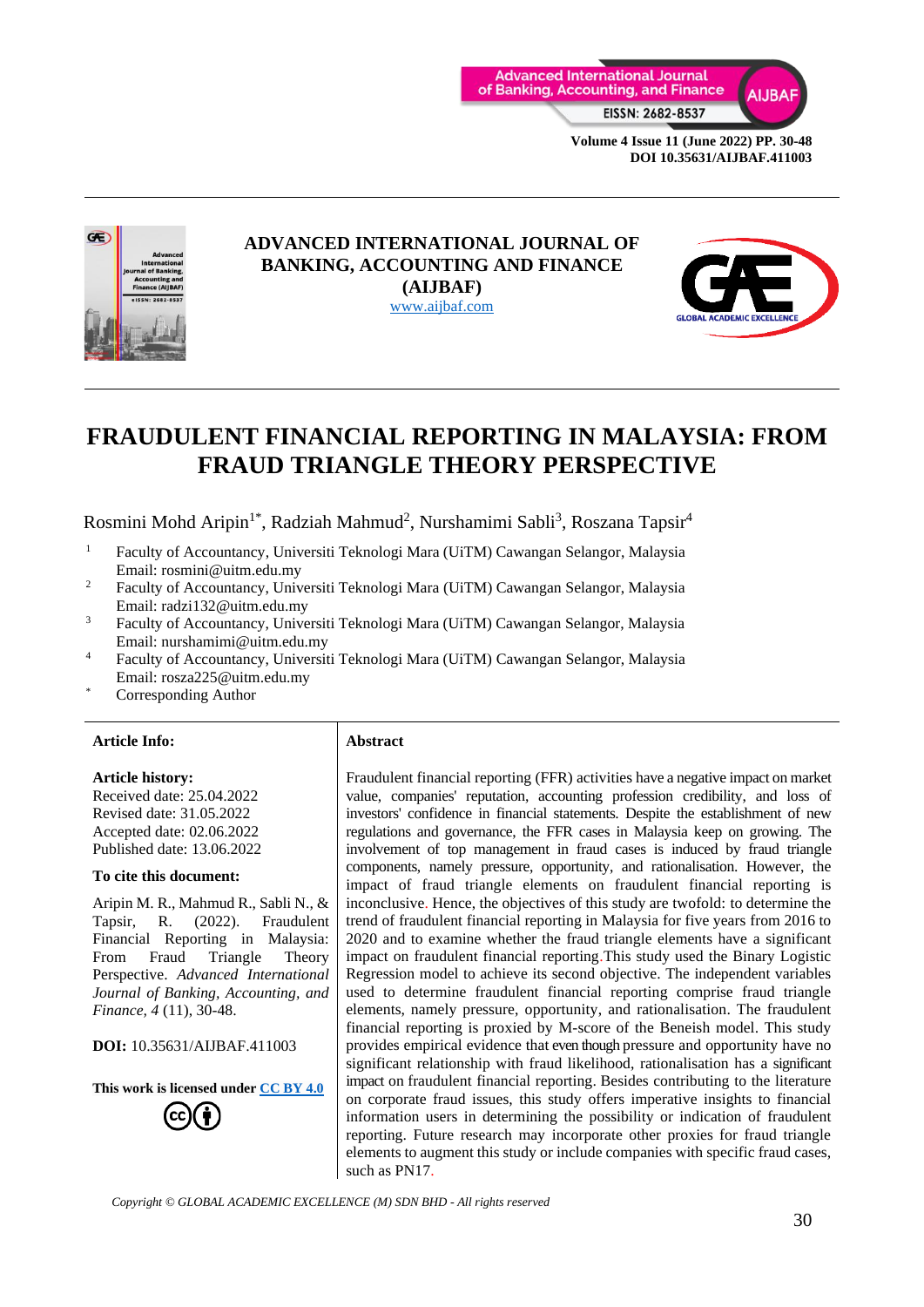

#### **Keywords:**

Fraud Triangle, Fraudulent Financial Reporting, Beneish Model

#### **Introduction**

The Association of Certified Fraud Examiners (ACFE, 2020) has conducted a study indicating that the greatest average loss is due to fraudulent financial reporting. Fraudulent financial reporting refers to significant misstatement of financial statements that misleads the users of financial statements (Rostami & Rezaei, 2021; Tiffani & Marfuah, 2015). The adverse impact of fraudulent financial reporting includes material losses to the companies, negative reputation toward the accounting profession, and loss of public confidence in financial statements (Ghorbani & Salehi, 2021). Accounting scandals such as Enron in the USA caused significant losses of US\$50 billion to the company, US\$32 billion to its investors, and around US\$1 billion to pension funds (Spathis, 2002).

Malaysia is not immune to fraudulent financial reporting cases being a developing country with unstable economic and political conditions. The survey conducted by Price Waterhouse Coopers (2020) shows that the fraud cases in Malaysia are alarming and remain high. Fraud cases have increased slightly from 41% in 2018 to 43% in 2020. The survey highlighted that fraudulent financial reporting continues to grow over time despite the establishment of new laws and regulations and governance enhancements to prevent fraudulent financial reporting (Girau et al., 2021).

Empirical evidence of fraudulent financial reporting suggests top management involvement in accounting fraud (Skousen et al., 2009). Cressey (1971) proposes three main factors explaining top management involvement in fraudulent financial reporting activities: incentives and perceived pressure, perceived opportunities, and rationalisation, known as fraud triangle components. Even though the fraud triangle framework is commonly used in detecting fraudulent financial reporting, there is conflicting evidence in fraudulent financial reporting research. Ghafoor et al. (2019), Lehmann et al. (2018), and Machado and Gartner (2018) suggest that the three fraud triangle components are significant in fraudulent financial reporting activities. Other studies find that only two components contribute to fraudulent financial reporting (Chen et al., 2016; Skousen et al., 2009), while others found only one component contributes to fraudulent financial reporting (Homer, 2020; Schuchter & Levi, 2015). In view of the mixed conclusions, this study provides another perspective on whether the fraud triangle framework can be adopted to detect fraudulent financial reporting in a developing country such as Malaysia. Hence, the objectives of this study are twofold. The first objective is to determine the trend of fraudulent financial reporting in Malaysia from 2016 to 2020. The second objective is to examine whether the fraud triangle elements, namely pressure, opportunity, and rationalisation, have a significant impact on fraudulent financial reporting among the listed companies in Malaysia.

The findings of this study contribute to the existing literature and understanding of the fraud triangle framework in detecting fraudulent financial reporting activities. The results should benefit the companies and their stakeholders in preventing fraudulent financial reporting and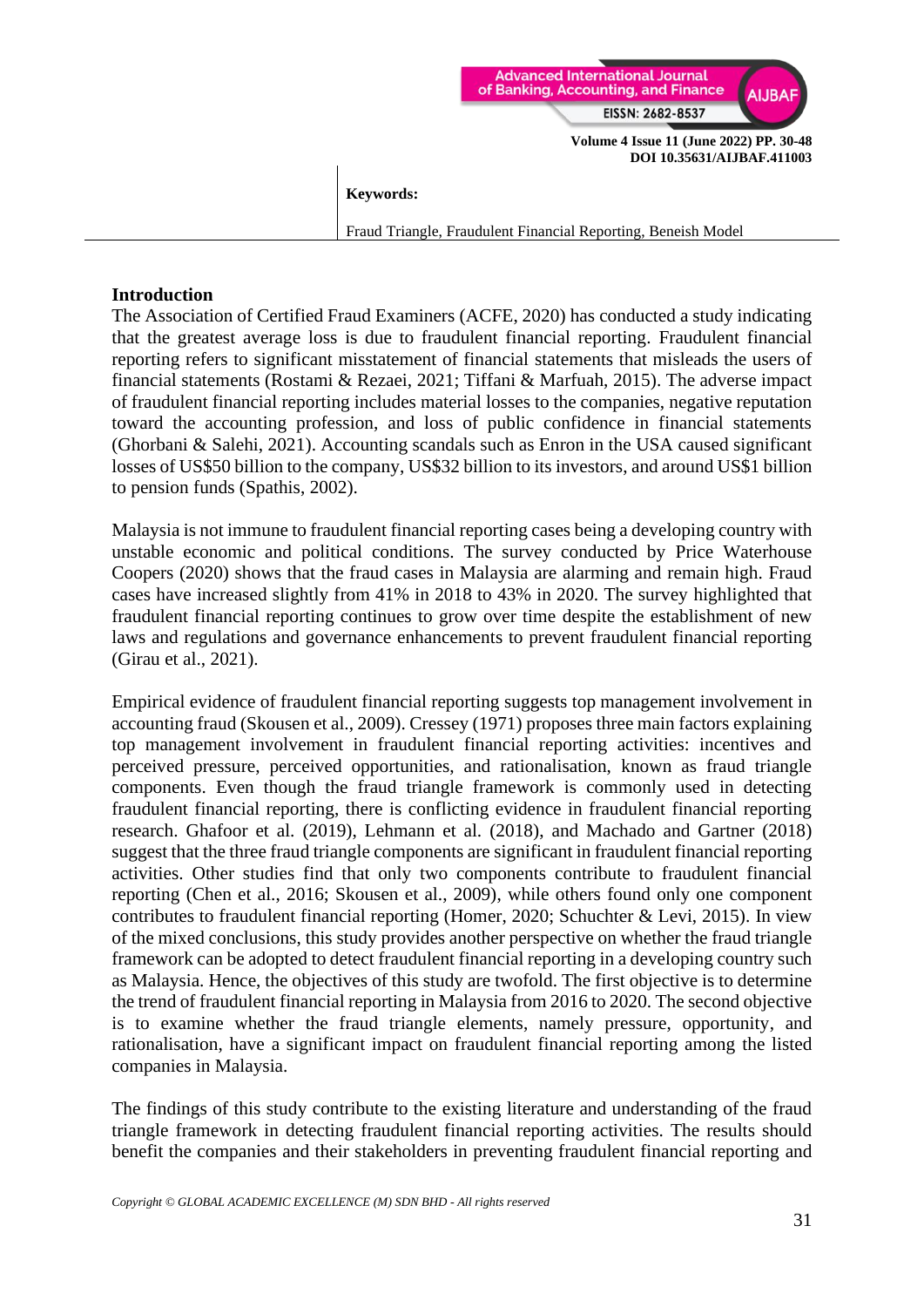

reducing its negative impact on the economy, companies' reputation, accounting profession credibility, and individuals.

## **Literature Review**

The objective of the general purpose of financial reporting or financial reports, as stated in para 1.2 of the Conceptual Framework for Financial Reporting (MASB, 2018), is "to provide financial information about the reporting entity that is useful to existing and potential investors, lenders, and other creditors in making decisions about providing resources to the entity." According to the framework, the expectation about the entity's return made by the existing and potential users of the financial reports depends on the estimation or valuation of the future benefits of the entity and the assessment of the management's stewardship of the entity's economic resources. Information about the assets, liabilities, and changes in those assets and liabilities must be correctly presented in the financial reports to make a better assessment (Sabatian & Hutabarat, 2020). Further, in para 1.4 of the framework, the assessment also requires information relating to the efficiency and effectiveness of the entity's management and the governing board in discharging their responsibilities to use the entity's assets because users rely on the information to appraise the reporting entity (MASB, 2018).

Regardless of the framework provided by the Malaysian Accounting Standard Board (MASB), fraudulent financial reporting still occurs (Price Waterhouse Coopers, 2020). Fraudulent financial reporting is the intentional misrepresentation of a firm's financial statements by breaking the law or the regulatory framework to achieve personal returns (Girau et al., 2021; Rostami & Rezaei, 2021; Sallal et al., 2021; Tiffani & Marfuah, 2015) or by reporting a false impression about the firm's operating performance and profitability (Sallal et al., 2021). The financial report users' concerns relating to fraud reporting have increased due to the wake of big corporate scandals like Enron, WorldCom (Sallal et al., 2021), and the most serious corruption scandals in Malaysia, The 1 Malaysia Development Fund Bhd (1MDB) (Jones, 2020).

To explain fraudulence further, many researchers (Demetriades & Owusu-Agyei, 2022; Putri & Irwandi, 2016; Yulistyawati et al., 2019) have used the agency theory. The agency theory explains the contractual relationship between an agent and the principal (Jensen & Meckling, 1976). An agent (manager) and the principal (owner) will do their best to increase the value of the entity generally and specifically in the interest of the external owner, the investors (Barbir, 2021). This relationship can effectively work because the principal and the agent discharge their responsibilities efficiently (Jan, 2018). Despite discharging their responsibilities in efficiently managing the entity's economic resources, information imbalance between the agent and the owner may cause pressure among managers. While providing invaluable information to the investors, as explained in the agency theory, owners' pressure maximises the risk of fraud reporting among managers (Kia et al., 2019).

In addition to the agency theory, Cressey's model, which was originally developed in 1953, was also employed by many researchers (Kagias et al., 2021; Sabatian & Hutabarat, 2020; Soepriyanto et al., 2021; Surjaatmaja, 2018) to further understand factors contributing to fraud reporting. Hence, this study extends the literature on the fraud triangle theory to determine factors causing fraudulent financial reporting in the Malaysian context. The fraud triangle theory consists of three fraud elements: pressure, opportunity, and rationalisation (Fajri, 2018).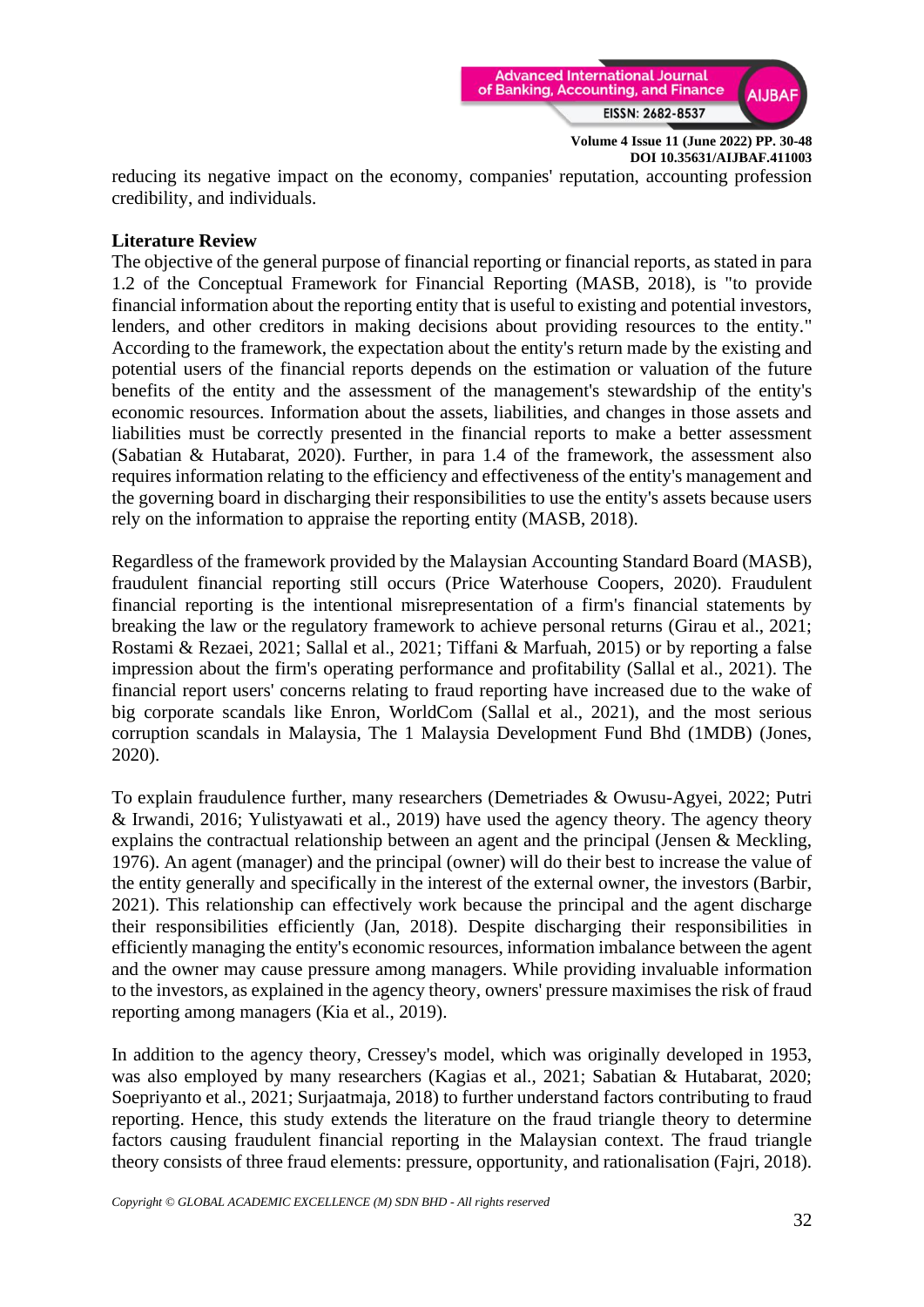

Fraud can be caused by various pressures, such as financial stability pressure, external pressure, personal financial needs, and financial targets (Fajri, 2018). Pressure can also be related to an entity's financial difficulties or powerlessness (Soepriyanto et al., 2021). Financial difficulties would generate pressure that causes the management or other employees to disobey laws and regulations (Kagias et al., 2021; Putri & Irwandi, 2016) and commit fraud (Rostami & Rezaei, 2021). Pressure is individuals' motivation to commit fraud due to lifestyle demands (Bhaktiar & Setyorini, 2021), economic demands, and financial and non-financial matters (Fajri, 2018). Fajri (2018) studied 14 companies in the property and real estate sector listed on the Indonesia Stock Exchange from 2010 until 2012; he concluded that pressure to do fraud might arise from financial and non-financial matters, such as lifestyle and economic demands. The study also reported that the variable external pressure, personal financial need, and audit quality would also affect financial statements fraud. These findings were supported by Utama et al. (2018) and Fitri et al. (2019) who reported that financial stability, external pressure, and personal financial need have a significant effect on fraud. Fitri et al. (2019) noted that companies facing higher pressure from financial stability, leverage, and financial targets had a greater possibility of fraud. However, Nguyen et al. (2021), in their report that examined 592 accountants' views, concluded that management pressure does not affect fraud reporting because other parties, such as auditors and tax authorities, would commit the fraudulent act.

Opportunity is another element with a strong relationship with fraud (Demetriades & Owusu-Agyei, 2022). Opportunity refers to the situation or condition that allows people to commit fraud (Ghafoor et al., 2019). Fraud occurs in the absence of loyalty to institutional investors, independence of the board, an effective audit committee, and female directors to provide active monitoring (Ghafoor et al., 2019). Other factors that might also contribute to fraud are lack of controls or management's ability to violate controls allowing the management to commit fraud (Bhaktiar & Setyorini, 2021). Weak internal controls would also provide an advantage to individuals to commit fraud due to ineffective internal control that allows management to provide unreasonable assurance relating to the process (Kagias et al., 2021). This is supported by Soepriyanto et al. (2021), who asserted that fraud exists in entities with weak internal control, weak regulations, and excessive trust or lack of proper authority. Opportunity attracts individuals to commit fraud in entities that fail to implement effective internal control to detect fraud and the inability to assess performance quality (Bhaktiar & Setyorini, 2021).

Finally, the last element is rationalisation. Fajri (2018) stated that rationalisation is closely connected with a person's personality and character, an essential element of fraud, whereby fraudsters typically look for justification for their actions. It is an attitude that allows individuals to justify or understand their illegal acts (Putri & Irwandi, 2016). For example, when an entity is facing pressure because its financial stability is threatened, the management will try to justify the company's financial stability by committing fraud on the financial statements that the entity is seen as capable of managing all its resources properly and getting positive responses from investors (Khamainy et al., 2021). The management would also feel comfortable with the fraudulent activity due to weak internal controls (Kagias et al., 2021).

Other factors such as the absence of effective enforcement and a culture of non-compliance to rules (Nguyen et al., 2021) and unethical and dishonesty behaviour of the management and the board of directors would also prompt the management to rationalise their fraudulence (Khamainy et al., 2021).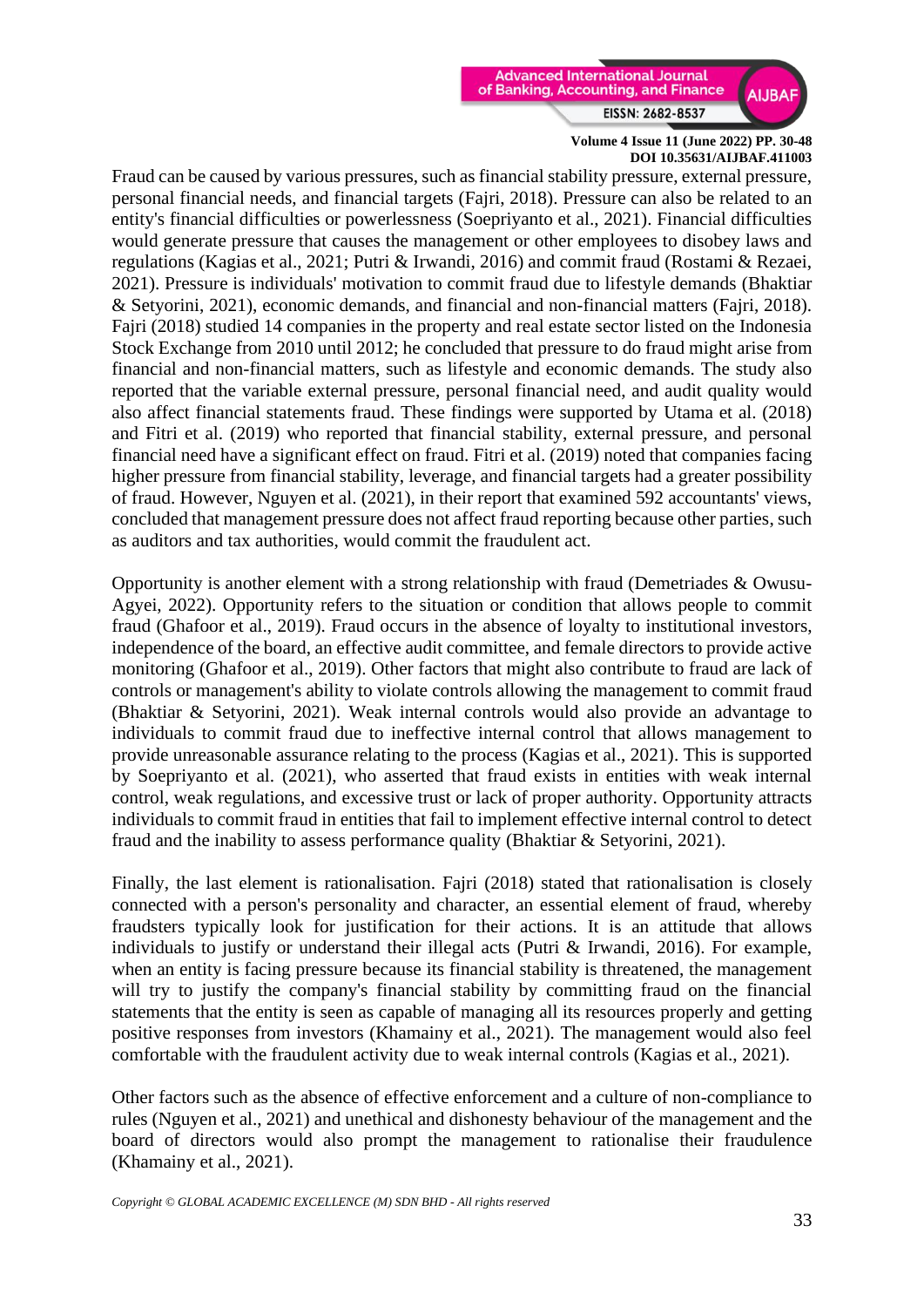

## **Conceptual Framework and Hypotheses Development**

The conceptual framework developed for this study with reference to the fraud triangle theory describes the relationship between the three elements of fraud and fraudulent financial reporting.



Based on the conceptual framework, the following hypotheses will be tested.

H1: Pressure has a significant relationship with fraudulent financial reporting

H2: Opportunity has a significant relationship with fraudulent financial reporting

H3: Rationalisation has a significant relationship with fraudulent financial reporting

For the purpose of this study, the size of the firm, liquidity, leverage, and operating cash flows have been identified as the control variables.

## *Pressure and Fraudulent Financial Reporting*

In the framework, the pressure element of the fraud triangle theory, which is proxied by return on asset (ROA), is seen as a factor that would pressure managements or individuals to commit fraudulent reporting (Sabatian & Hutabarat, 2020). ROA is the profitability ratio that measures the company's ability to achieve targeted profits with existing assets (financial target). A higher percentage of ROA suggests better management or handling of the entity's assets in generating income. In contrast, the lower percentage of ROA indicates ineffective handling of assets in the production of income. Furthermore, managers would be pressured to do fraudulent reporting to obtain high profits and increase the value of the entity from the perspective of investors, creditors, and the public. Surjaatmaja (2018) revealed that pressure measured by ROA significantly affects fraudulent reporting. The finding is also supported by Demetriades and Owusu-Agyei (2022), who asserted that pressure is proven to contribute to fraudulent financial reporting.

Based on the above findings, the following hypothesis is developed:

H1: Pressure has a significant relationship with fraudulent financial reporting

*Copyright © GLOBAL ACADEMIC EXCELLENCE (M) SDN BHD - All rights reserved*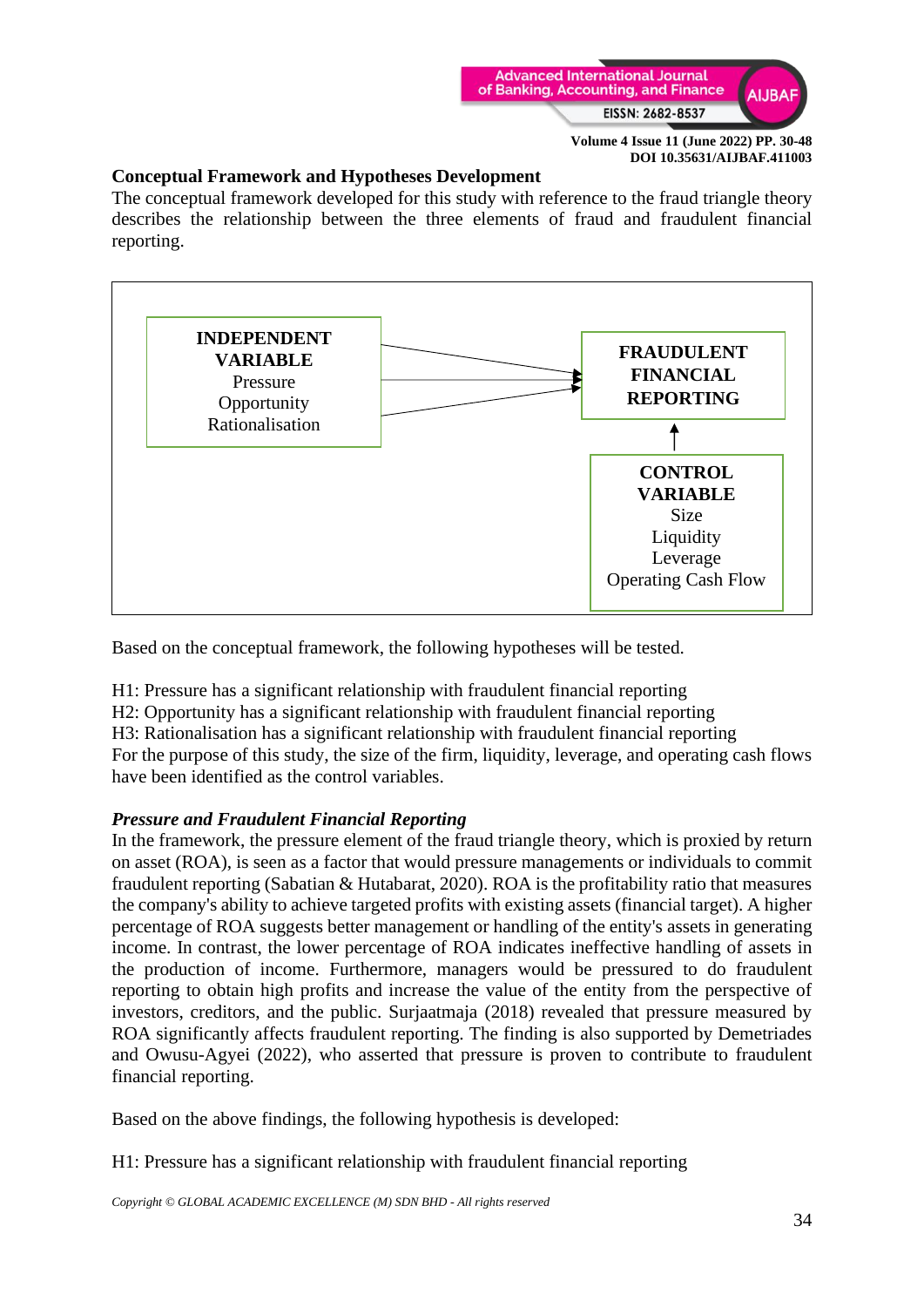

## *Opportunity and Fraudulent Financial Reporting*

The second element of the fraud triangle theory, namely opportunity, is measured by ineffective monitoring (Sabatian & Hutabarat, 2020). Ineffective monitoring is a condition of entities having less supervision from outside directors that would attract management or individuals to commit fraud. By having more outside directors' supervision, entities would have effective monitoring to reduce the chances of management or individuals doing fraudulent reporting. Ineffective monitoring is represented by fewer outside directors on the board (BDOUT). Research findings by Demetriades and Owusu-Agyei (2022), Rohmatin et al. (2021), and Aulia (2018) showed that ineffective monitoring resulted in falsified financial statements. However, Rengganis et al. (2019) and Noble (2019) found that ineffective monitoring from independent directors has a negative relationship with fraudulent financial reporting. These findings supported the studies of Diansari and Wijaya (2019) and Aulia (2018) that effective monitoring does not have a positive effect on fraudulent financial reporting.

Based on the above arguments, the second hypothesis was developed for this study as follows:

H2: Opportunity has a significant relationship with fraudulent financial reporting

## *Rationalisation and Fraudulent Financial Reporting*

The third element of the framework of this study is rationalisation, which will be examined whether it has a significant relationship with fraudulent reports. Following Yulistyawati et al. (2019), rationalisation is proxied by the total accruals to total assets (TATA). Based on the study, the management can use the ratio to detect fraud. Red flags for this ratio are raised if the degree of accruals as part of the total assets increases (Sabau (Popa) et al., 2021). Furthermore, Sabatian and Hutabarat (2020) asserted that TATA reflects the manipulation of financial information because the accrual concept allows the recording of transactions despite no cash flows and permits managers to make discretionary accounting choices to alter earnings (Sabau (Popa) et al., 2021). The findings by Bhaktiar and Setyorini (2021) showed that rationalisation proxied by TATA has a positive effect on fraudulent financial reporting. Based on the above findings, the following relationship is developed:

H3: Rationalisation has a significant relationship with fraudulent financial reporting

### **Research Methodology**

### *Sampling Selection and Data Collection Procedure*

The selected sample for this study is the public listed companies in Bursa Malaysia, the Malaysian Stock Exchange, for a five-year period from 2016 to 2020. This study excluded banks and other financial institutions from the sample, as they are different in terms of financial reporting rules applied and the unique nature of such industry. Similarly, companies with missing data and outliers were also not considered. Since all companies must have a complete set of data for each year, the final sample consisted of 1670 firm-year observations from 334 non-financial companies listed in Bursa Malaysia.

Using a quantitative approach, secondary data for this study were gathered from three main sources. Firstly, the Thomson Reuters Eikon database was the main database used to collect most of the financial data required in relation to the independent, dependent, and control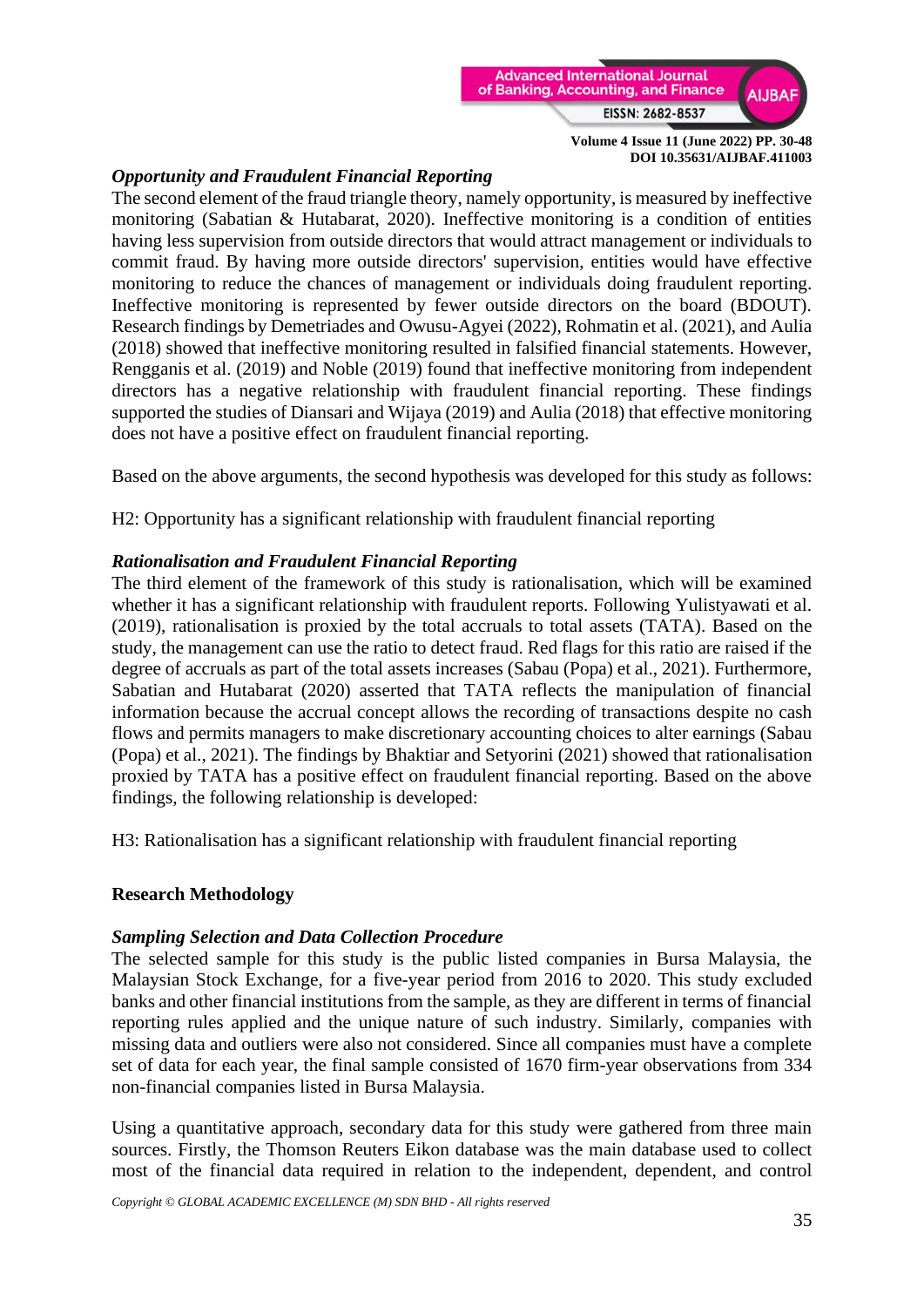

variables of this study. Secondly, since the earlier database could not capture data on depreciation, this study used Datastream to collect such data, which became part of the Mscore calculation of the Beneish model, to represent the likelihood of fraudulent financial reporting. Finally, data on corporate governance, i.e., the number of outside directors on the board, were manually collected from the annual report of the selected companies.

### *Variable Measurement*

The dependent variable of this study is fraudulent financial reporting (FFR). In order to answer the first objective of this study, the M-score of the Beneish model is used to measure the degree of potential fraudulent companies. The model was developed by Beneish (1999) to distinguish between earnings manipulators (fraudulent companies) and non-manipulators (non-fraudulent companies). This model has also been proven to be reliable and capable of detecting the likelihood of FFR, as evidenced by findings from Girau et al. (2019), Kamal et al. (2016), and Shakouri et al. (2021). As summarised in Table 1 below, this model utilises eight financial ratios obtained from financial statements to detect FFR.

| тамс те пишки кано сма ш всплян поло                                 |                                                                                                                                                                                                                                                |  |  |  |  |
|----------------------------------------------------------------------|------------------------------------------------------------------------------------------------------------------------------------------------------------------------------------------------------------------------------------------------|--|--|--|--|
| <b>Financial Ratio</b>                                               | <b>Formula</b>                                                                                                                                                                                                                                 |  |  |  |  |
| (DSRI)                                                               | Days' sale in receivable index (Receivable <sub>t</sub> /Salest)/(Receivable <sub>t-1</sub> /Salest-1)                                                                                                                                         |  |  |  |  |
| Gross margin index (GMI)                                             | $[(Salest-1-COGSt-1)/Salest-1]/[(Salest-COGSt)/Salest]$                                                                                                                                                                                        |  |  |  |  |
| Asset quality index (AQI)                                            | $[1-(Current Assett+PPEt/Total Assett)]/[1-(Current$<br>$\text{Asset}_{t-1}$ +PPE <sub>t-1</sub> / Total $\text{ Asset}_{t-1}$ )]                                                                                                              |  |  |  |  |
| Sales growth index (SGI)                                             | $Sales_t/Sales_{t-1}$                                                                                                                                                                                                                          |  |  |  |  |
| Depreciation index (DEPI)                                            | [Depreciation <sub>t-1</sub> /Depreciation <sub>t-1</sub> +PPE <sub>t-1</sub> ]/<br>[Depreciation <sub>t</sub> / Depreciation <sub>t</sub> +PPE <sub>t]</sub>                                                                                  |  |  |  |  |
| Sales, general, and administrative<br>expenses index (SGAI)          | [SGA Expenses <sub>t</sub> /Sales <sub>t</sub> ]/[SGA Expenses <sub>t-1</sub> /Sales <sub>t-1</sub> ]                                                                                                                                          |  |  |  |  |
| Total accruals to total<br>assets<br>(TATA)                          | $\text{Assets}_{t}$ -Cash <sub>t</sub> -Current<br>Liabilities $\leftarrow$<br>$[$ (Current<br>Current Maturities of Long Term $Debt_t$ -Income Tax<br>$payable_t$ – Depreciation and Amortisation <sub>t</sub> )/Total<br>$\text{Assets}_{t}$ |  |  |  |  |
| Leverage index (LEVI)<br>$R_{\text{out}}$ (D <sub>onorch</sub> 1000) | $(Long Term Debts_t + Current Liabilities_t / Total Asset_t)$<br>/ (Long Term Debts <sub>t-1</sub> +Current Liabilities <sub>t-1</sub> /Total<br>$\text{Asset}_{t-1}$ )                                                                        |  |  |  |  |

**Table 1: Financial Ratios Used in Beneish Model**

Source: (Beneish, 1999)

In order to determine M-score, the eight ratios or variables of the Beneish Model above were calculated using the following formula:

M-Score = -4.84 + 0.92\*DSRI + 0.528\*GMI +0.404\*AQI + 0.892\*SGI + 0.115\*DEPI– 0.172\*SGAI +4.679\*TATA – 0.327\*LVGI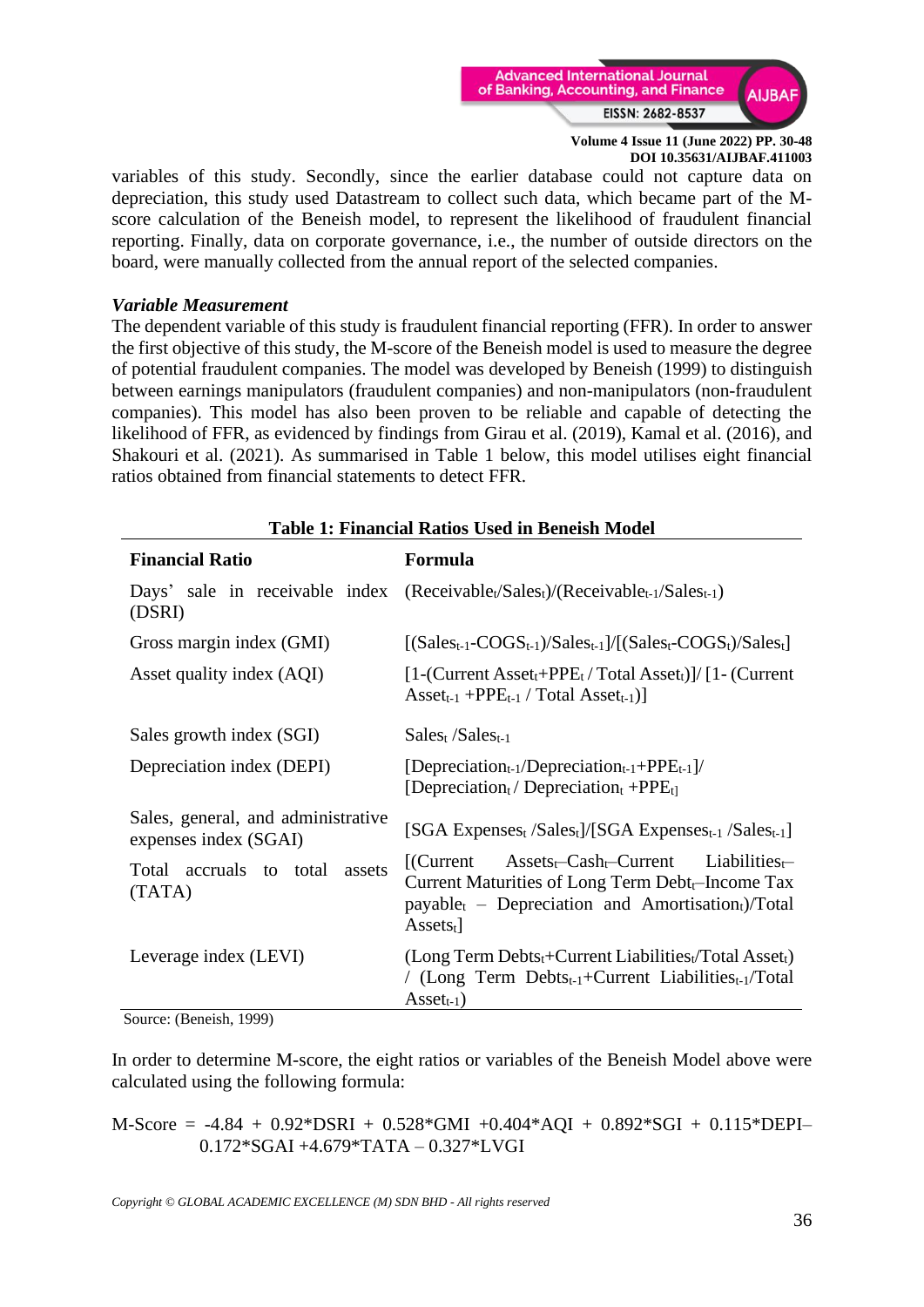

The M-score derived from the Beneish model indicates the level of probability of earnings manipulation and FFR. The most popular threshold or indicator used by prior studies to determine potential fraudsters is the M-score of −2.22 or above (Girau et al., 2019; Kamal et al., 2016; Kukreja et al., 2020; Maniatis, 2021; Omar et al., 2014). Therefore, an M-score of less than −2.22 implied that the companies are likely to be non-manipulators.

Next, to answer the second objective of this study, a dichotomous variable was created for the dependent variable based on the M-score calculated above. The independent variables of this study are proxy variables for Fraud Triangle Elements, namely Pressure, Opportunity, and Rationalisation. This study also controls four other variables that might affect the likelihood of fraudulent financial reporting (Arifin & Prasetyo, 2018; Dalnial et al., 2014), which are firm size (SIZE), firm liquidity (LIQ), firm leverage (LEV) and operating cash flow (OCF). Table 2 summarises the measurements for the independent, dependent, and control variables of this study.

| Table 2: Variable Measurement                               |                                                                                                                                                                                                                                                                                                                                                           |  |  |  |
|-------------------------------------------------------------|-----------------------------------------------------------------------------------------------------------------------------------------------------------------------------------------------------------------------------------------------------------------------------------------------------------------------------------------------------------|--|--|--|
| <b>Variable</b>                                             | <b>Measurement and Sources</b>                                                                                                                                                                                                                                                                                                                            |  |  |  |
| Fraudulent<br>Financial<br>Reporting (FFR)                  | The dichotomous variable is coded 1 for the fraudulent<br>companies and 0 for the non-fraudulent companies<br>(Girau et al., 2019; Soepriyanto, Tjokroaminoto, et al.,<br>2021)                                                                                                                                                                           |  |  |  |
| Pressure<br>(financial)<br>target<br>proxied by ROA)        | Return on Asset $(ROA)$ = profit after taxes / total assets<br>(Demetriades & Owusu-Agyei, 2022; Fitri et al., 2019;<br>Yulianti et al., 2019)                                                                                                                                                                                                            |  |  |  |
| Opportunity<br><i>(ineffective)</i><br>monitoring by BDOUT) | Board Outside Directors $(BDOUT)$ = The percentage of<br>outside or independent non-executive directors (Khoufi<br>& Khoufi, 2018; Md Nasir et al., 2019; Nakashima &<br>Ziebart, 2019)                                                                                                                                                                   |  |  |  |
| Rationalisation (proxied by<br>TATA)                        | Total Accruals to Total Assets $(TATA) = [(Current$<br>$\text{Assets}_{t}$ -Cash <sub>t</sub> -Current Liabilities <sub>t</sub> -Current Maturities of<br>Long Term Debt <sub>t</sub> -Income Tax payable <sub>t</sub> - Depreciation<br>Amortisation <sub>t</sub> )/Total<br>$\text{Assets}_{t}$<br>(Sari,<br>2016;<br>and<br>Yulistyawati et al., 2019) |  |  |  |
| Firm size (SIZE)                                            | Natural log of Total Assets (Asogwa et al., 2020;<br>Hasanuddin et al., 2021; Khoufi & Khoufi, 2018)                                                                                                                                                                                                                                                      |  |  |  |
| Firm Liquidity (LIQ)                                        | The Ratio of Current Assets to Current Liabilities<br>(Hasnan et al., 2021; Nugrahanti et al., 2020)                                                                                                                                                                                                                                                      |  |  |  |
| Firm Leverage (LEV)                                         | The Ratio of Debt to Total Assets (Al-Sartawi & Sanad,<br>2019; Hasnan et al., 2021; Md Nasir et al., 2019)                                                                                                                                                                                                                                               |  |  |  |
| <b>Operating Cash Flow (OCF)</b>                            | Cash flow from operation (Sakti et al., 2020)                                                                                                                                                                                                                                                                                                             |  |  |  |

**Table 2: Variable Measurement**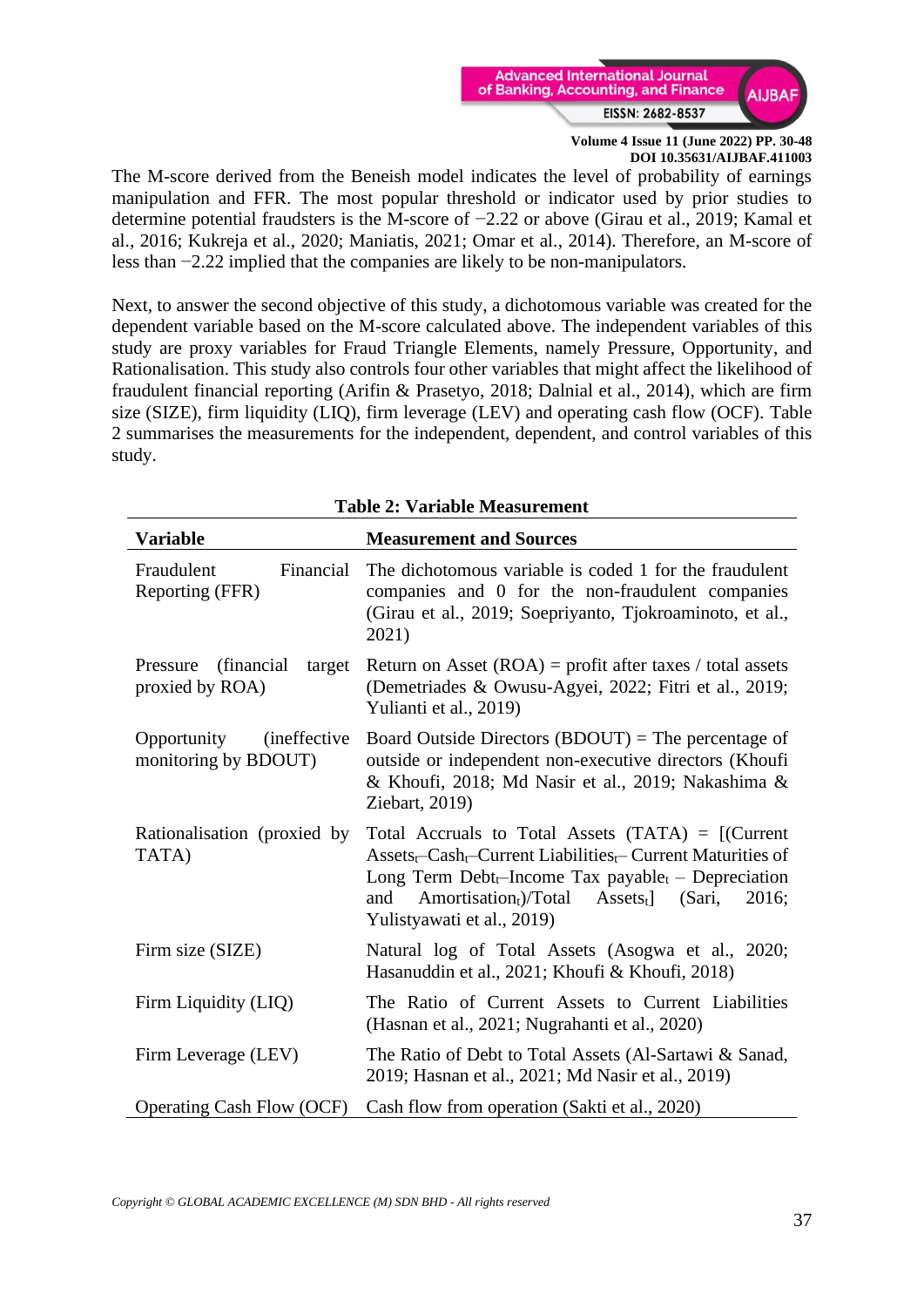

## *Model and Analysis*

For the hypothesis testing, this study used a logistic regression model to identify the influence of fraud triangle elements on the likelihood of fraudulent financial reporting. The model used in this study is as follows:

 $FFR_{it} = \alpha + \beta_1 ROA_{it} + \beta_2 BDOUT_{it} + \beta_3 TATA_{it} + \beta_4 SIZE_{it} + \beta_5 LIQ_{it} + \beta_6 LEV_{it} + \beta_7 OCF_{it} + \epsilon_{it}$ 

## **Results and Discussion**

The first objective of this study is to determine the trend of fraudulent financial reporting in Malaysia for a five-year period from 2016 to 2020. Based on the M-score calculated from the Beneish model, the sample of this study was classified into two, namely fraudulent companies and non-fraudulent companies. Companies with an M-score of −2.22 and above (less negative and positive value) are classified as fraudulent companies, while those with an M-score of less than −2.22 (high negative value) are deemed to be non-fraudulent companies. Table 3 shows the trend among the observed companies for the year 2016 to 2020:

| Table 3: Trend of Fraudulent Companies for 2016 to 2020 |      |      |      |      |      |              |
|---------------------------------------------------------|------|------|------|------|------|--------------|
| <b>Classification of</b>                                | 2016 | 2017 | 2018 | 2019 | 2020 | <b>Total</b> |
| <b>Companies</b>                                        |      |      |      |      |      |              |
| Fraudulent<br>companies                                 | 298  | 292  | 297  | 284  | 288  | 1459         |
| Non-fraudulent<br>companies                             | 36   | 42   | 37   | 50   | 46   | 211          |
| Firm-year observation                                   |      |      |      |      |      | 1670         |

**Table 3: Trend of Fraudulent Companies for 2016 to 2020**

The results in Table 3 indicate that the majority of the selected companies for this study are likely to be fraudsters, as proven by the M-score obtained for each company. However, the result shows a stable trend for the five-year period, with a slight rise and fall in the number of fraudulent companies within the 1% to 2% range (Figure 1). Conceptual analysis from Jamil et al. (2021) indirectly supported the trend of fraudulent companies in Table 3 and Figure 1, highlighting the non-satisfactory stage of regulatory compliance in Malaysia in the pre and post COVID-19 pandemic.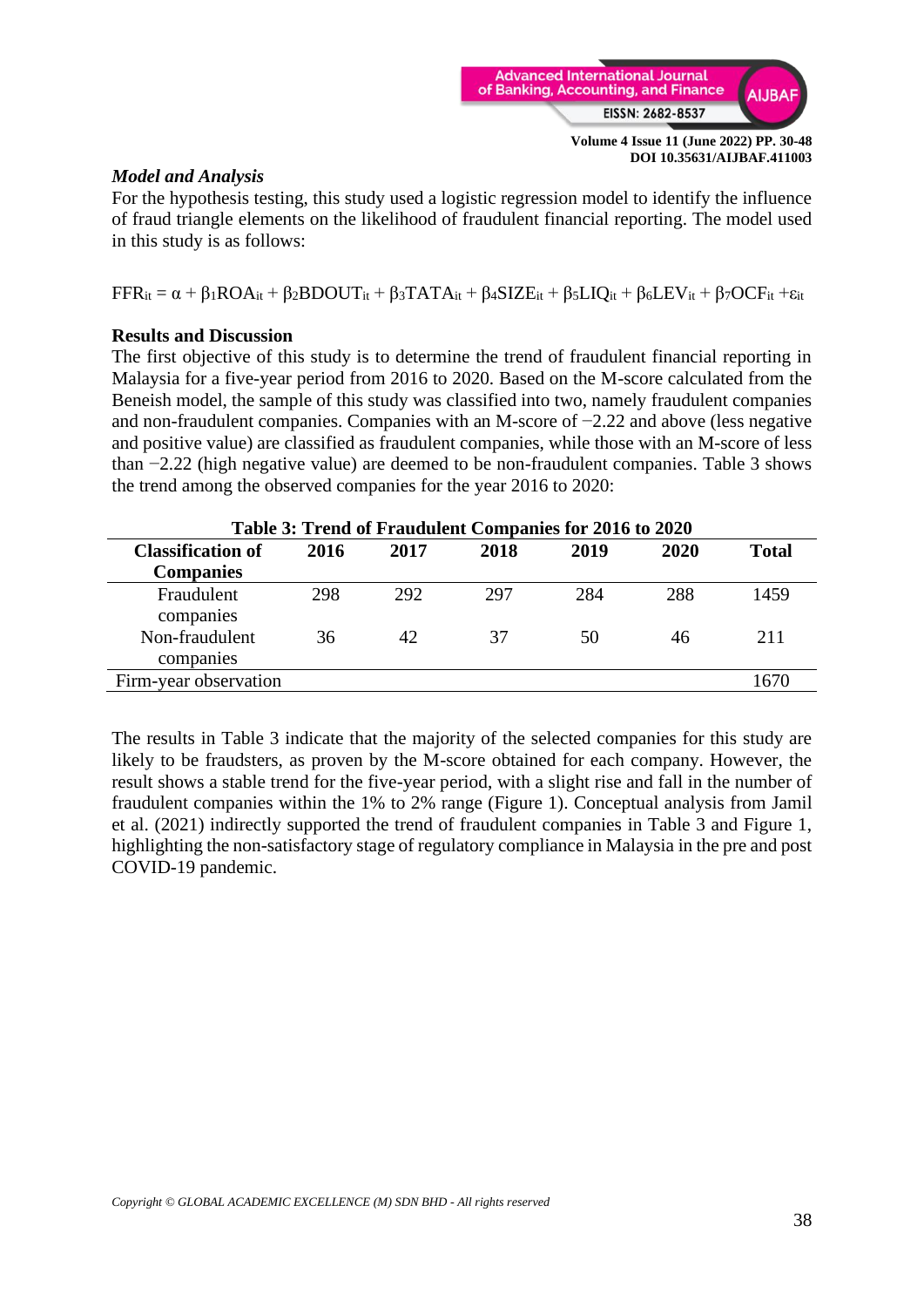

**Figure 1: Trend of Fraudulent Companies for 2016 to 2020**

Meanwhile, Table 4 reported the average M-score value between fraudulent and non-fraudulent companies for each year from 2016 to 2020. The findings from Table 4 justify the high probability of earnings manipulation among the fraudulent companies by violating accounting rules in their financial reporting. This is supported by the large deviation between 72% to 83% for the five-year period from the threshold score of  $-2.22$  for all the average M-score among the fraudulent companies in this study.

| Table 4: Average Value Comparison of M-score for 2016 to 2020 |          |          |          |          |          |  |  |
|---------------------------------------------------------------|----------|----------|----------|----------|----------|--|--|
| <b>Classification of</b>                                      | 2016     | 2017     | 2018     | 2019     | 2020     |  |  |
| <b>Companies</b>                                              |          |          |          |          |          |  |  |
| Fraudulent companies                                          | $-0.628$ | $-0.579$ | $-0.458$ | $-0.568$ | $-0.635$ |  |  |
| Non-fraudulent                                                |          |          |          |          |          |  |  |
| companies                                                     | $-2.988$ | $-3.272$ | $-2.929$ | $-3.454$ | $-3.038$ |  |  |

The second objective of this study is to examine whether the fraud triangle elements, namely Pressure, Opportunity, and Rationalisation, as proxied by Return on Asset (ROA), ineffective monitoring (BDOUT) and Total Accruals to Total Assets (TATA), have a significant impact on fraudulent financial reporting (FFR) among the listed company in Malaysia. Prior to conducting logistic regression analysis, this study conducted earlier analyses of descriptive, correlation, and collinearity diagnostics. First, using the dichotomous variable of "1" and "0", Table 5 differentiates the descriptive analysis between fraudulent and non-fraudulent companies in terms of mean and standard deviation for all the explanatory and control variables. The standard deviation of all variables for both fraudulent and non-fraudulent companies is smaller than the mean, denoting that the data are less spread out from the mean value. Meanwhile, the findings from Table 5 indicate that except for BDOUT, the mean for the other two independent variables used in this study is higher for fraudulent companies compared to non-fraudulent companies. These results initially support the indicative of fraud triangle elements towards the likelihood of fraudulent financial reporting.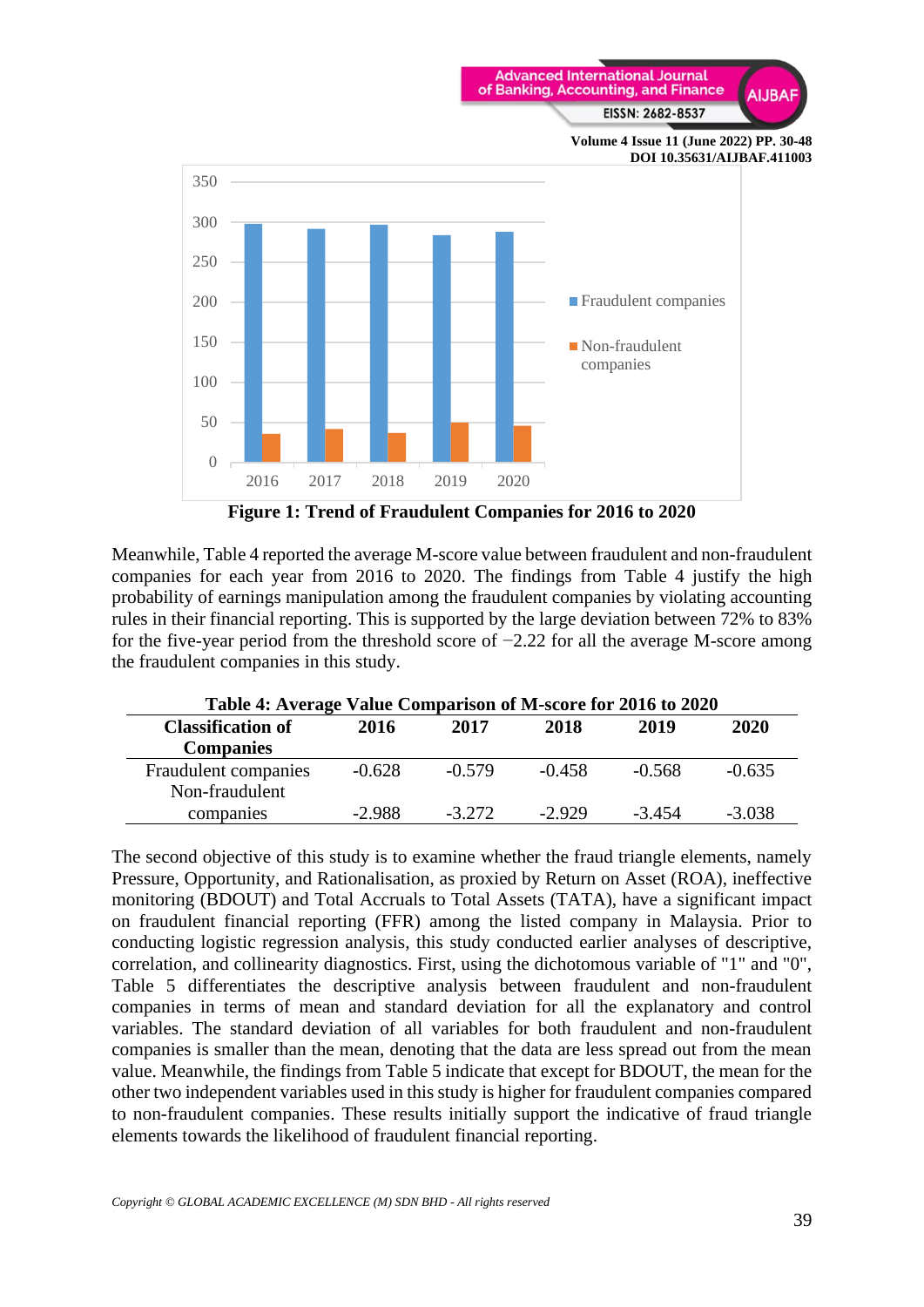

|                                        |                  |              |             |                                                                                                                                                             |            | <b>POI IV.</b> 2021/THJP/II . TIIVOJ |       |
|----------------------------------------|------------------|--------------|-------------|-------------------------------------------------------------------------------------------------------------------------------------------------------------|------------|--------------------------------------|-------|
|                                        |                  |              |             | Table 5: Descriptive Statistic between Fraudulent and Non-Fraudulent Companies                                                                              |            |                                      |       |
|                                        | <b>ROA</b>       | <b>BDOUT</b> | <b>TATA</b> | <b>SIZE</b>                                                                                                                                                 | <b>LIO</b> | LEV                                  | OCF   |
| FC                                     |                  |              |             |                                                                                                                                                             |            |                                      |       |
| Mean                                   | 0.021            | 48.7         | 0.353       | 20.558                                                                                                                                                      | 2.356      | 20.498                               | 0.001 |
| <b>SD</b>                              | 0.08             | 11.732       | 0.188       | 1.509                                                                                                                                                       | 1.828      | 14.349                               | 0.094 |
| <b>NFC</b>                             |                  |              |             |                                                                                                                                                             |            |                                      |       |
| Mean                                   | $-0.001$         | 50.779       | 0.066       | 21.311                                                                                                                                                      | 1.619      | 31.308                               | 0.01  |
| <b>SD</b>                              | 0.089            | 12.484       | 0.164       | 1.967                                                                                                                                                       | 1.537      | 18.464                               | 0.072 |
| $\mathbf{v}$ $\mathbf{v}$ $\mathbf{v}$ | 10D <sub>1</sub> |              |             | $\mathbf{r}$ $\mathbf{r}$ $\mathbf{r}$ $\mathbf{r}$ $\mathbf{r}$ $\mathbf{r}$ $\mathbf{r}$ $\mathbf{r}$ $\mathbf{r}$ $\mathbf{r}$ $\mathbf{r}$ $\mathbf{r}$ |            | 10.11 <sub>h</sub>                   |       |

Note: FC, NFC, and SD denote Fraudulent Companies, Non-fraudulent Companies, and Standard Deviation, respectively

Next, pairwise correlation analysis was conducted to determine the strength and direction of the linear relationship between all the variables used in this study. The analysis in Table 6 shows that FFR is positively correlated with ROA (0.092), TATA (0.458), and LIQ (0.135) variables, all at a significance level of 0.001. In contrast, except for OCF, which is not significantly related, FFR is negatively associated with BDOUT (−0.058; *p*=0.017), SIZE (−0.157; *p*=0.000) and LEV (−0.234; *p*=0.000) variables.

Overall, none of the variables are very highly correlated at a coefficient value above 0.8 or 0.9 (Field, 2018), as the highest coefficient value is only at a medium correlation effect (range of 0.3-0.49), i.e., the coefficient value of −0.491 between LIQ and LEV variables at 1% significant level. The correlation analysis in Table 6 also confirms no serious multicollinearity issue that may affect the logistic regression analysis for this study (Pallant, 2016). In order to further support the results, a collinearity diagnostic was also conducted by examining the value of the Tolerance and Variance Inflation Factor (VIF), as illustrated in Table 7 below.

| <b>Table 6: Pairwise Correlation Analysis</b> |                       |                       |          |                       |                       |                       |       |       |
|-----------------------------------------------|-----------------------|-----------------------|----------|-----------------------|-----------------------|-----------------------|-------|-------|
|                                               | $\left(1\right)$      | $\mathbf{2})$         | (3)      | $\left( 4\right)$     | (5)                   | (6)                   |       | (8)   |
| (1)                                           | 1.000                 |                       |          |                       |                       |                       |       |       |
| (2)                                           | $0.092^{\rm a}$       | 1.000                 |          |                       |                       |                       |       |       |
| (3)                                           | $-0.058^{b}$          | $-0.124$ <sup>a</sup> | 1.000    |                       |                       |                       |       |       |
| (4)                                           | $0.458^{a}$           | $0.081^{a}$           | $-0.032$ | 1.000                 |                       |                       |       |       |
| (5)                                           | $-0.157$ <sup>a</sup> | $0.114^{a}$           | $-0.021$ | $-0.376$ <sup>a</sup> | 1.000                 |                       |       |       |
| (6)                                           | $0.135^{a}$           | $0.155^{\rm a}$       | $-0.008$ | $0.249^{\rm a}$       | $-0.220$ <sup>a</sup> | 1.000                 |       |       |
| (7)                                           | $-0.234$ <sup>a</sup> | $-0.139$ <sup>a</sup> | 0.010    | $-0.287$ <sup>a</sup> | $0.441$ <sup>a</sup>  | $-0.491$ <sup>a</sup> | 1.000 |       |
| (8)                                           | $-0.033$              | $0.080^{\rm a}$       | 0.023    | $-0.025$              | 0.012                 | $-0.053^{b}$          | 0.015 | 1.000 |

Notes: i. (1) Fraudulent Financial Reporting (FFR); (2) Return on Assets (ROA); (3) Board Outside directors (BDOUT); (4) Total Accruals to Total Assets (TATA); (5) Firm Size (SIZE); (6) Firm Liquidity (LIQ); (7) Firm Leverage (LEV); (8) Operating Cash Flow (OCF); ii. Superscripts a and b indicate the significance at 0.01 and 0.05 levels, respectively.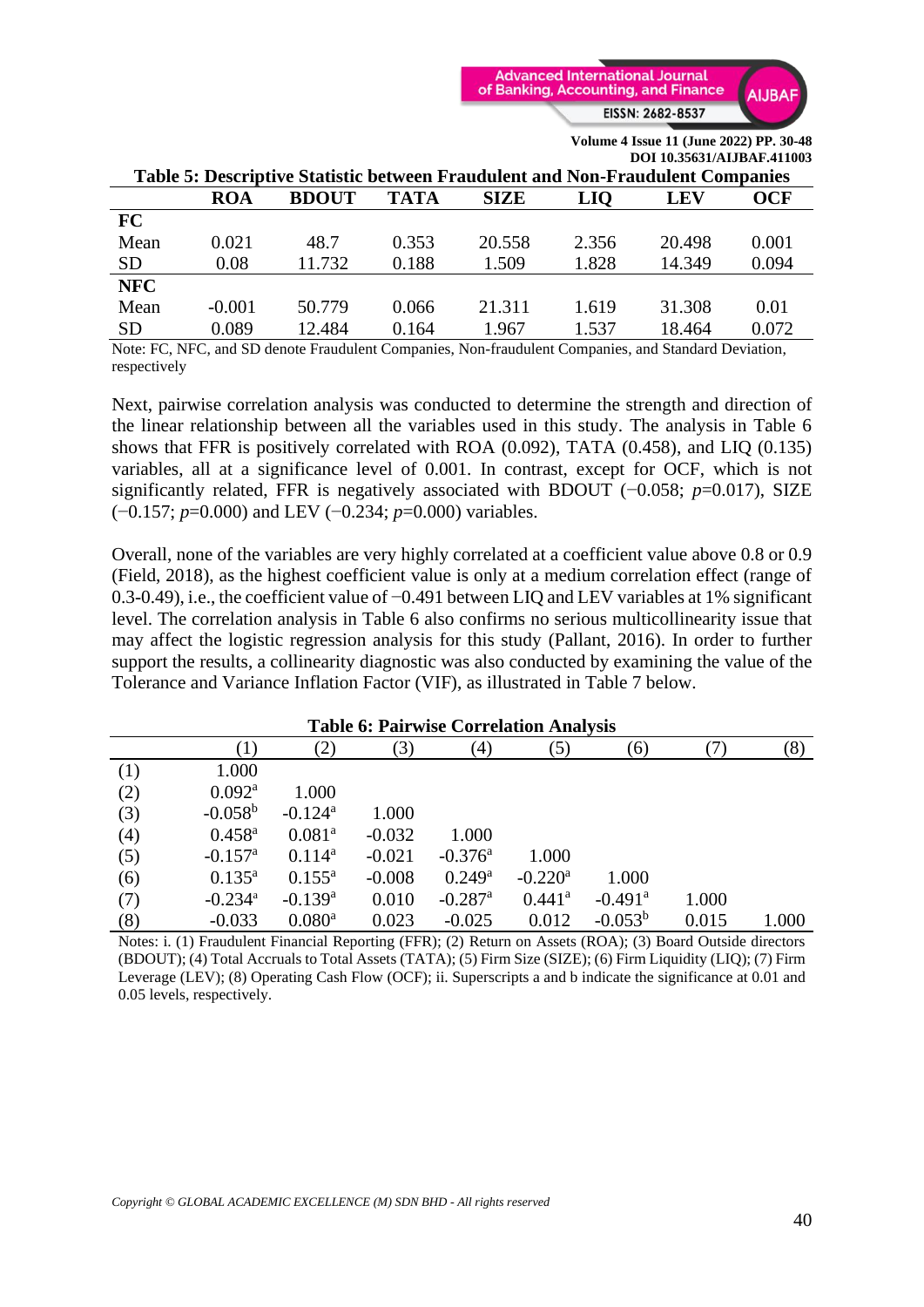

|                                                             |                  | <b>DOI 19.99991/ARDAI IN</b> |  |  |  |
|-------------------------------------------------------------|------------------|------------------------------|--|--|--|
| <b>Table 7: Collinearity Diagnostic (Tolerance and VIF)</b> |                  |                              |  |  |  |
| <b>Variables</b>                                            | <b>Tolerance</b> | VIF                          |  |  |  |
| <b>ROA</b>                                                  | 0.903            | 1.107                        |  |  |  |
| <b>BDOUT</b>                                                | 0.983            | 1.018                        |  |  |  |
| <b>TATA</b>                                                 | 0.817            | 1.224                        |  |  |  |
| <b>SIZE</b>                                                 | 0.702            | 1.425                        |  |  |  |
| LIQ                                                         | 0.737            | 1.357                        |  |  |  |
| <b>LEV</b>                                                  | 0.627            | 1.595                        |  |  |  |
|                                                             | 0.987            | 1.013                        |  |  |  |

From Table 7 above, all variables are found to be within the acceptable range, i.e., the tolerance value should be more than 0.10, and the VIF value should not be above 10. Thus, the results confirm the non-violation of multicollinearity assumptions, and the model is deemed fit for further analysis.

Finally, binary logistic regression analysis was conducted to answer the hypothesis developed for the second objective of this study. Table 8 demonstrates the logistic regression results for the entire sample of 1670 fraudulent (N=1459) and non-fraudulent companies (N=211). Firstly, the goodness of fit test was conducted using the chi-square test of model fit, also known as the omnibus test of model coefficient. Based on Pallant (2016), this test shows an overall indication of whether or not the model used in the study is well-performing in testing the hypothesis developed. The result indicates that the model is fit and highly significant at  $x^2=471.021$ , p<0.001. Additionally, the Pseudo  $\mathbb{R}^2$  of 0.372 suggests that 37.2% of the variation in the dependent variables (FFR) is explained by the independent and control variables used in this study. Technically, this  $\mathbb{R}^2$  value can be interpreted similarly to the  $\mathbb{R}^2$  value obtained in the multiple regression analysis (Meyers et al., 2017).

| <b>Table 8: Logistic Regression Analysis</b> |                  |            |            |  |  |  |
|----------------------------------------------|------------------|------------|------------|--|--|--|
|                                              | Beta coefficient | <b>SE</b>  | P-value    |  |  |  |
|                                              |                  |            |            |  |  |  |
| <b>ROA</b>                                   | 0.915            | 1.241      | 0.461      |  |  |  |
| <b>BDOUT</b>                                 | $-0.009$         | 0.008      | 0.264      |  |  |  |
| <b>TATA</b>                                  | 12.170           | 0.904      | $0.000***$ |  |  |  |
| <b>SIZE</b>                                  | 0.103            | 0.057      | $0.072*$   |  |  |  |
| LIQ                                          | $-0.118$         | 0.066      | $0.073*$   |  |  |  |
| <b>LEV</b>                                   | $-0.018$         | 0.007      | $0.009***$ |  |  |  |
| <b>OCF</b>                                   | $-3.422$         | 1.274      | $0.007***$ |  |  |  |
| Constant                                     | $-1.444$         | 1.237      | 0.243      |  |  |  |
| $\mathbf N$                                  |                  | 1670       |            |  |  |  |
| Pseudo $R^2$                                 |                  | 0.372      |            |  |  |  |
| Chi-square $(x^2)$ test of model fit         |                  | 471.021*** |            |  |  |  |

Note: \*, \*\* and \*\*\* denote the significance at 0.10, 0.05 and 0.01 levels, respectively.

*Copyright © GLOBAL ACADEMIC EXCELLENCE (M) SDN BHD - All rights reserved* Next, with regards to the hypothesis testing, out of the three fraud triangle elements tested in this study, only rationalisation, as proxied by total accruals to total assets (TATA), is positively and significantly affects the likelihood of fraudulent financial reporting (FFR) at 1% significant level (H3 is supported). Despite only one element of the fraud triangle being found to support possible earnings manipulation, the result was consistent with 32 out of 33 studies relating to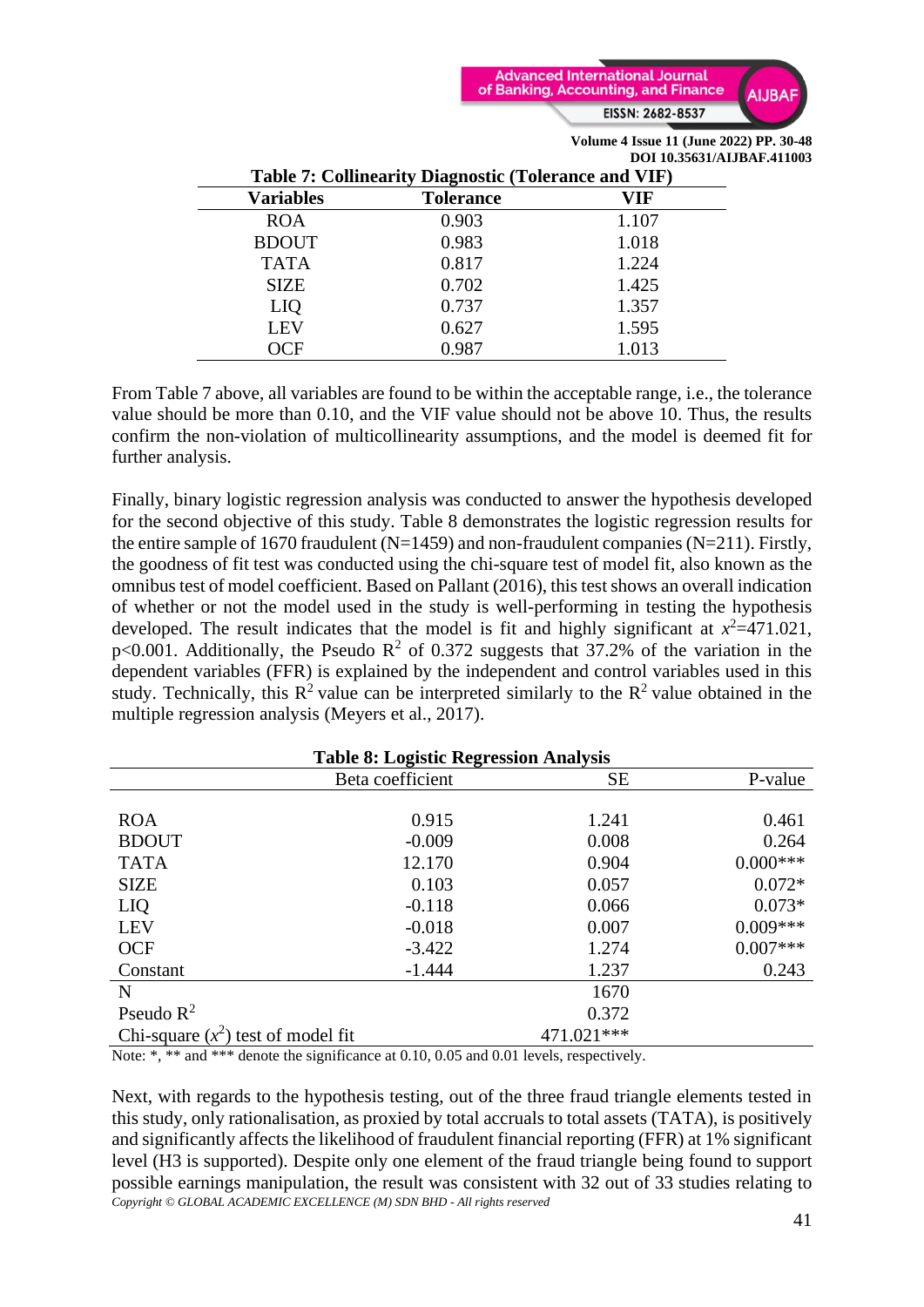

fraud triangle theory, as reviewed by Homer (2020). Furthermore, in line with Kamal et al. (2019), the result indicates the management's attitude or rationalisation towards FFR due to excessive interest in increasing earnings through accruals. The finding also suggests that TATA can be a good proxy of rationalisation, on top of other proxy variables used by similar studies, such as auditor changes (Fitri et al., 2019), audit opinion (Demetriades & Owusu-Agyei, 2022), and audit quality (Fajri, 2018).

With regard to the pressure element, return on assets (ROA) was chosen as a proxy variable for the financial target, one of the components of the pressure element in the fraud triangle. The positive relationship between ROA and FFR denotes that in achieving the company's financial target by effectively utilising assets, the management will attempt to exhibit high profitability or ROA performance in its financial statements. Therefore, there is a higher possibility of fraudulent reporting when the ROA of the company is higher than the actual targeted ratio. Yet, despite a similar positive relationship with FFR, its insignificance contradicts the findings from Noble (2019) and Surjaatmaja (2018), hence rejecting the first hypothesis of this study. On the other hand, the result from Demetriades and Owusu-Agyei (2022) showed a significant negative relationship between both variables, hence providing mixed findings on the impact of ROA on FFR.

Proxied by ineffective monitoring, the opportunity element proved the negative relationship between board outside directors (BDOUT) and FFR. Noble (2019) highlighted the Statement of Auditing Standards (SAS) No. 99 that ineffective monitoring is one of the conditions describing the opportunity to commit fraud. A lesser number of independent or outside directors on the board represents ineffective internal control, particularly in monitoring the company's performance. Nonetheless, the result was insignificant compared to the substantial findings by Rengganis et al. (2019), who discovered that the higher fraud rate was due to a lower percentage of outside directors on the board of the sampled companies. Therefore, H2 is also rejected. One possible justification for the insignificance might be due to the compliance with the minimum requirement of board composition by the revised Malaysian Code of Corporate Governance (MCCG) 2017.

Additionally, as expected, all control variables were found to have a significant impact on the likelihood of fraudulent financial reporting, with LEV and OCF being highly significant at 1% level, whereas SIZE and LIQ were only significant at 10% level.

### **Conclusion**

*Copyright © GLOBAL ACADEMIC EXCELLENCE (M) SDN BHD - All rights reserved* Despite several advances in governance and the enactment of new rules and regulations to prevent fraud, the number of corporate fraud cases continues to climb around the world. Malaysia is no exception. The Price Waterhouse Coopers reported that fraud occurrences in Malaysia remain high, accounting for almost three-quarters of all economic crime in Malaysia (Price Waterhouse Coopers, 2020). The objectives of this study are twofold; the first objective is to determine the trend of fraudulent financial reporting in Malaysia for a five-year period from 2016 to 2020. Out of 1670 firm-year observations, almost 90% of the sample are fraudulent companies, and the trend is quite stable from one year to another. The analysis covers the number of fraudulent companies compared to the non-fraudulent companies and the M-score calculated from the Beneish model to represent the likelihood of fraudulent financial reporting. A large deviation of the M-score from the threshold of −2.22 proves the high possibility of fraudulent activities conducted among the fraudulent companies in Malaysia. The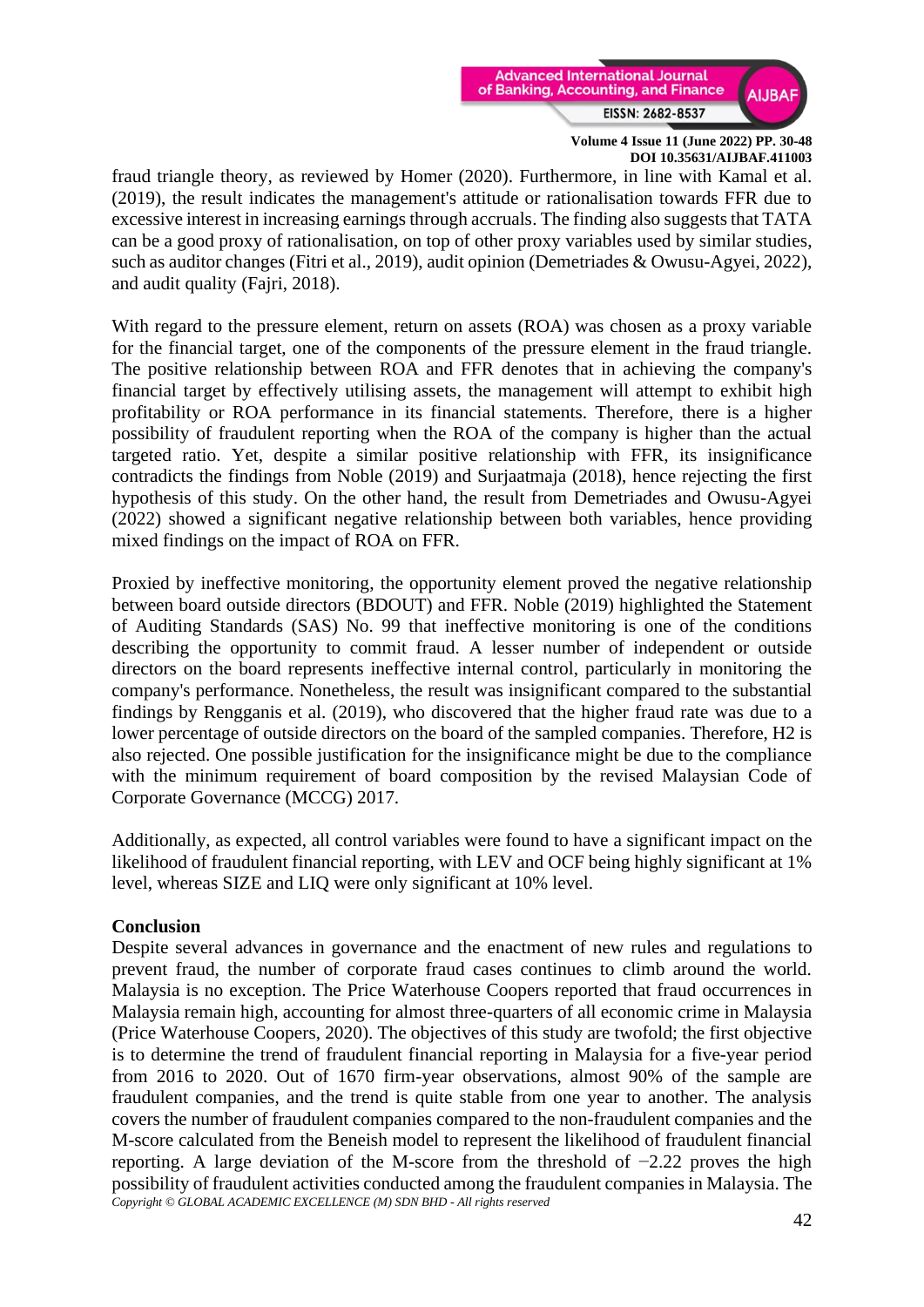

second objective of this study is to determine the impact of fraud triangle elements (pressure, opportunity, and rationalisation) on fraudulent financial reporting in Malaysia. Consistent with the systematic literature review conducted by Homer (2020), the study only found support for the rationalisation element, as proxied by the total accruals to total assets (TATA). The pressure and opportunity elements are not significantly related despite demonstrating a similar predicted relationship with prior studies.

The findings of this study contribute empirically to the existing literature on corporate fraud issues, particularly among developing and emerging countries. Additionally, this study provides valuable insights into various users of annual reports in identifying potential red flags or possible fraudulent reporting activities, mainly through the rationalisation element of the fraud triangle theory. The use of TATA as a proxy variable for rationalisation shall be widely applied on top of other auditor-related proxy variables for such elements.

This study put forward several suggestions for future research. First, this study only uses one proxy for each element of the fraud triangle theory and obtains insignificant findings on the first two elements (i.e., Pressure and Opportunity). Thus, future studies should explore the possibility of other proxy variables, such as asset growth and free cash flow for the pressure variable, sales from foreign operations, or transactions to special parties and independent audit committees for the opportunity variable. Upcoming studies could also consider combining several proxy variables to identify each element instead of using a single proxy variable. Next, since this study uses panel data of listed companies in Malaysia, future studies could incorporate a matched-pair sample by identifying specific fraud cases such as those in the list of PN17 issued by Bursa Malaysia for financially distressed companies. This approach might provide a better indicator of fraudulent financial reporting in Malaysia, leading to more appropriate and efficient solutions to minimise fraud cases.

### **Acknowledgment**

The authors are grateful for the financial support given by the Universiti Teknologi Mara through the Dana Dalaman Fakulti (DDF) ref no[: 600-TNCPI 5/3/DDF \(AKAUN\) \(005/2021\).](https://orchid.uitm.edu.my/irmis/view/boundary/application/myresearch/view_details.php?file_no=5IwLcx1fHiydlIp19O/KRZL554nUtD6bWWFMuTyauyj5N8IkJpc87k9whSG3W5JdldTH2ykQfznizWOGFxRehQ==)

### **References**

- ACFE. (2020). Report to the Nations on Occupational Fraud and Abuse: 2020 Global Fraud Study. In *Association of Certified Fraud Examiners, Inc.* https://www.acfe.com/reportto-the-nations/2020/
- Al-Sartawi, A. M. A. M., & Sanad, Z. (2019). Institutional ownership and corporate governance: Evidence from Bahrain. *Afro-Asian Journal of Finance and Accounting*, *9*(1), 101–115. https://doi.org/10.1504/AAJFA.2019.096916
- Arifin, M. B., & Prasetyo, A. B. (2018). Factors influencing in the fraudulent financial reporting. *Jurnal Dinamika Akuntansi*, *10*(2), 99–112. https://doi.org/10.15294/jda.v10i2.15220
- Asogwa, C. I., Ofoegbu, G. N., & Modum, U. (2020). Effect of corporate governance on income persistence and value relevance of quoted Nigerian firms. *African J. of Accounting, Auditing and Finance*, *7*(1), 42. https://doi.org/10.1504/ajaaf.2020.109206
- Aulia, H. (2018). *Analisis Fraud Diomand Dalam Mendeteksi Potensi Kecurangan Laporan Keuangan (Studi pada Perusahaan Manufaktur yang Terdaftar di BEI tahun 2014- 2016)*. Universitas Islam Indonesia Yogyakarta.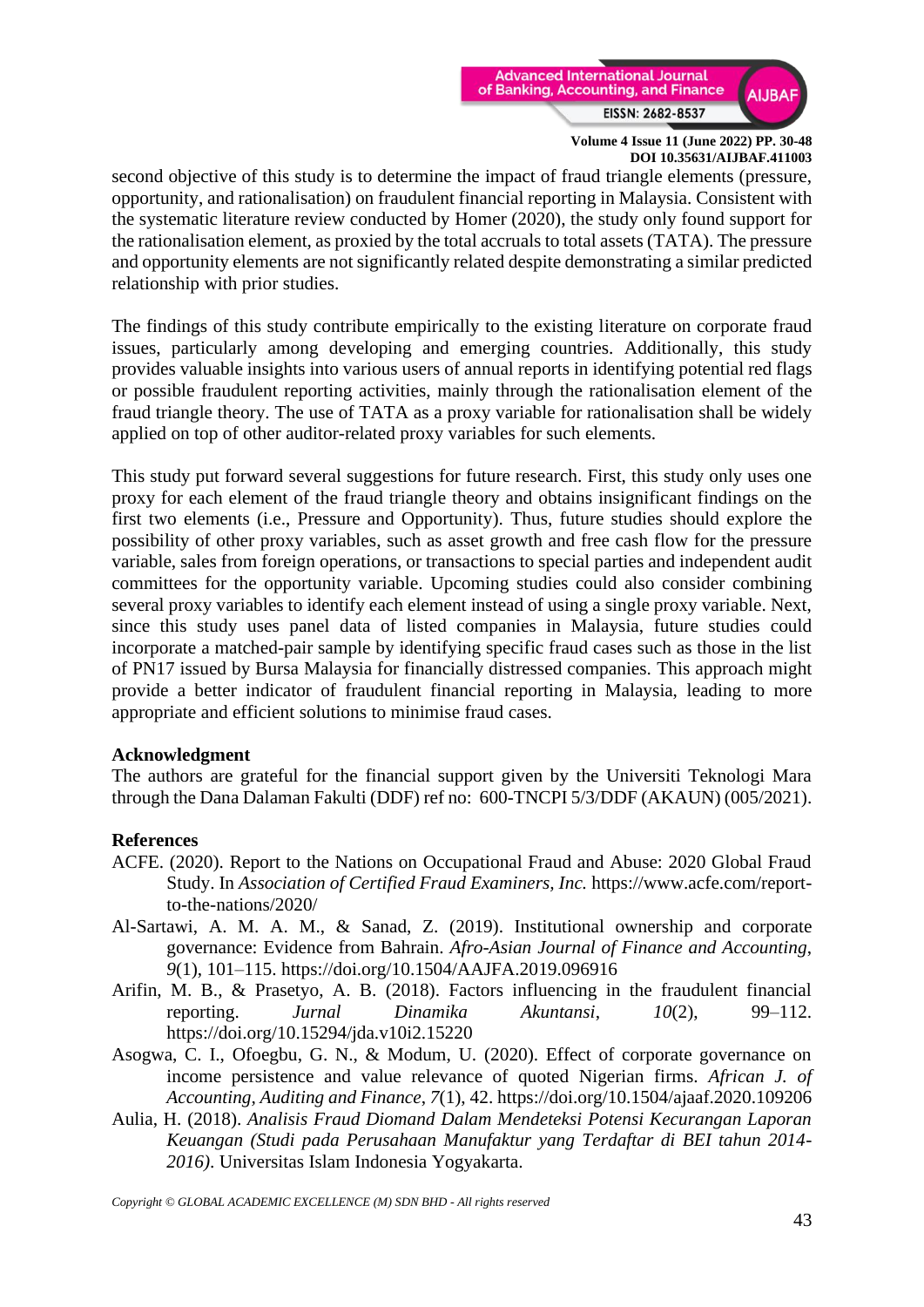

- Barbir, D. (2021). Corporate governance and agency theory. *20th RSEP International Economics, Finance & Business Conference*, 47–50.
- Beneish, M. D. (1999). The detection of earnings manipulation. *Financial Analysts Journal*, *55*(5), 24–36. https://doi.org/10.2469/faj.v55.n5.2296
- Bhaktiar, R. E., & Setyorini, A. (2021). View of The Effect of the Fraud Triangle on Fraud Financial Statements (Case Study on Manufacturing Companies in the Food and Beverage Subsector). *Jurnal Mantik*, *5*(2), 841–847.
- Chen, J., Cumming, D., Hou, W., & Lee, E. (2016). Does the External Monitoring Effect of Financial Analysts Deter Corporate Fraud in China? *Journal of Business Ethics*, *134*(4), 727–742. https://doi.org/10.1007/s10551-014-2393-3
- Cressey, D. R. (1971). *Other People's Money; a Study of the Social Psychology of Embezzlement*. Wadsworth Pub, Belmont, CA.
- Dalnial, H., Kamaluddin, A., Sanusi, Z. M., & Khairuddin, K. S. (2014). Accountability in financial reporting: detecting fraudulent firms. *Procedia-Social and Behavioral Sciences*, *145*, 61–69. https://doi.org/10.1016/j.sbspro.2014.06.011
- Demetriades, P., & Owusu-Agyei, S. (2022). Fraudulent financial reporting: an application of fraud diamond to Toshiba's accounting scandal. *Journal of Financial Crime*, *29*(2), 729–763. https://doi.org/10.1108/JFC-05-2021-0108
- Diansari, R. E., & Wijaya, A. T. (2019). Diamond fraud analysis in detecting financial statement fraud. *Journal of Business and Information Systems (e-ISSN: 2685-2543)*, *1*(2), 63–76. https://doi.org/10.36067/jbis.v1i2.23
- Fajri, S. N. (2018). the Effect of Financial Stability, External Pressure, Personal Financial Need, Financial Targets, Ineffective Monitoring and Audit Quality on Detecting Fraud Financial Statement in Perspective of Fraud Triangle. *Journal of Business Economics*, *23*(2), 194–202. https://doi.org/10.35760/eb.2018.v23i2.1828
- Field, A. (2018). *Discovering Statistics using IBM SPSS Statistics* (5th Editio). SAGE Edge.
- Fitri, F. A., Syukur, M., & Justisa, G. (2019). Do the fraud triangle components motivate fraud in Indonesia? *Australasian Accounting, Business and Finance Journal*, *13*(4), 63–72. https://doi.org/10.14453/aabfj.v13i4.5
- Ghafoor, A., Zainudin, R., & Mahdzan, N. S. (2019). Factors Eliciting Corporate Fraud in Emerging Markets: Case of Firms Subject to Enforcement Actions in Malaysia. *Journal of Business Ethics*, *160*, 587–608. https://doi.org/10.1007/s10551-018-3877-3
- Ghafoor, A., Zainudin, R., & Shahnaz Mahdzan, N. (2019). Corporate fraud and information asymmetry in emerging markets case of firms subject to enforcement actions in Malaysia. *Journal of Financial Crime*, *26*(1), 95–112. https://doi.org/10.1108/JFC-11- 2017-0107
- Ghorbani, A., & Salehi, M. (2021). Earnings management and the informational and disciplining role of debt: evidence from Iran. *Journal of Asia Business Studies*, *15*(1), 72–87. https://doi.org/10.1108/JABS-11-2019-0336
- Girau, E. A., Ag Kee, D. K. H., Bujang, I., & Jidwin, A. P. (2019). The empirical analysis of corporate fraud and corporate governance in Malaysia. *The Business and Management Review*, *10*(3), 168–175.
- Girau, E. A., Bujang, I., Jidwin, A. P., & Said, J. (2021). Corporate governance challenges and opportunities in mitigating corporate fraud in Malaysia. *Journal of Financial Crime*, 1– 19. https://doi.org/10.1108/JFC-02-2021-0045
- *Copyright © GLOBAL ACADEMIC EXCELLENCE (M) SDN BHD - All rights reserved* Hasanuddin, R., Darman, D., Taufan, M. Y., Salim, A., Muslim, M., Halim, A., & Kusuma, P. (2021). The effect of firm size , debt , current ratio , and investment opportunity set on earnings quality : An empirical study in Indonesia. *Journal of Asian Finance,*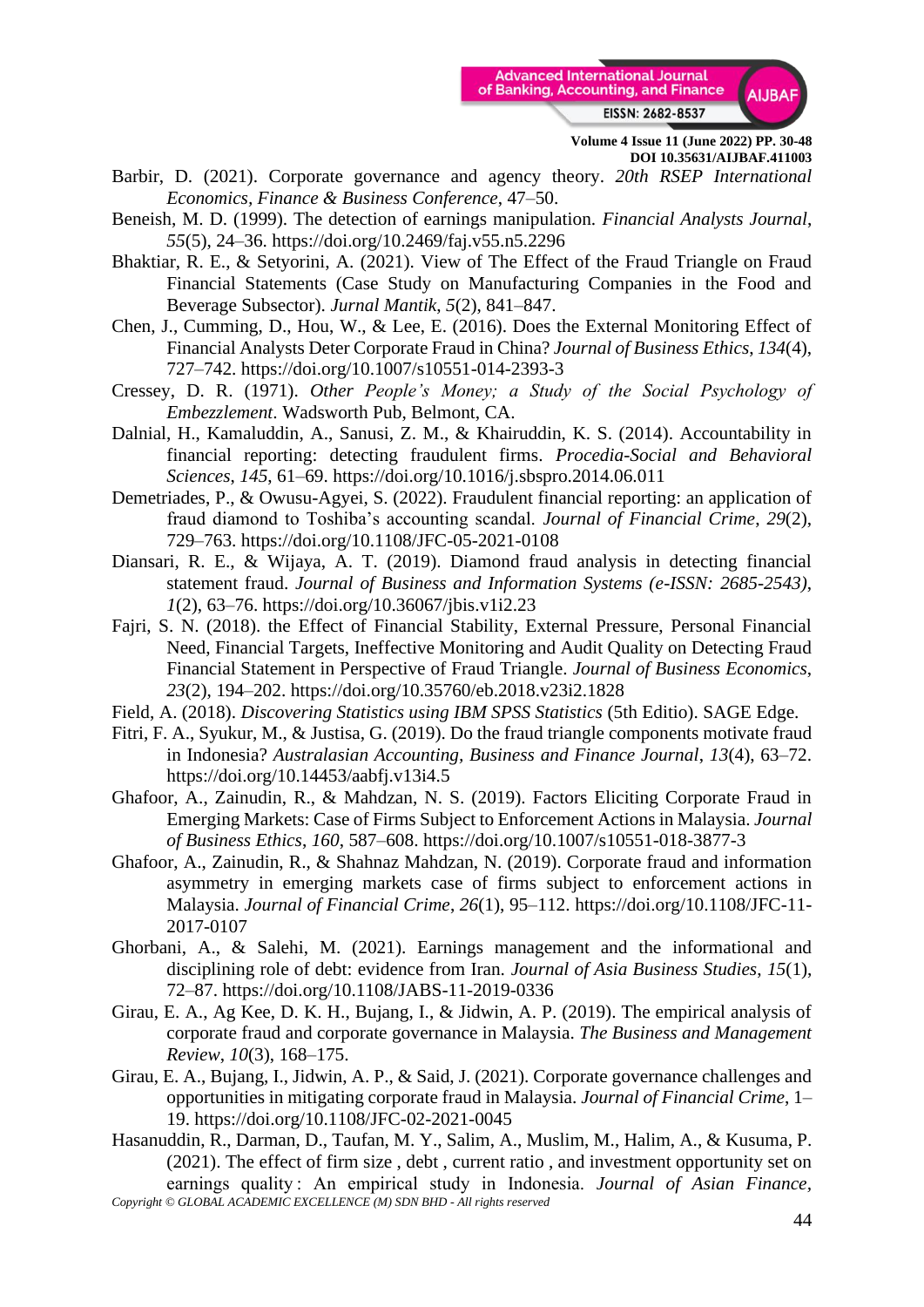

**Volume 4 Issue 11 (June 2022) PP. 30-48 DOI 10.35631/AIJBAF.411003** *Economics and Business*, *8*(6), 179–188.

https://doi.org/10.13106/jafeb.2021.vol8.no6.0179

- Hasnan, S., Huda, M., Razali, M., Rohmah, A., & Hussain, M. (2021). The effect of corporate governance and firm-specific characteristics on the incidence of financial restatement. *Journal of Financial Crime*, *28*(1), 244–267. https://doi.org/10.1108/JFC-06-2020- 0103
- Homer, E. M. (2020). Testing the fraud triangle: a systematic review. *Journal of Financial Crime*, *27*(1), 172–187. https://doi.org/10.1108/JFC-12-2018-0136
- Jamil, A. H., Mohd Sanusi, Z., Yaacob, N. M., Mat Isa, Y., & Tarjo, T. (2021). The Covid-19 impact on financial crime and regulatory compliance in Malaysia. *Journal of Financial Crime*, *29*(2), 491–505. https://doi.org/10.1108/JFC-05-2021-0107
- Jan, C. L. (2018). An effective financial statements fraud detection model for the sustainable development of financial markets: Evidence from Taiwan. *Sustainability (Switzerland)*, *10*(513), 1–14. https://doi.org/10.3390/su10020513
- Jensen, M. C., & Meckling, W. H. (1976). Theory of the firm: managerial behavior, agency costs and ownership structure. *Journal of Financial Economics*, *3*, 305–360. https://doi.org/10.1177/0018726718812602
- Jones, D. S. (2020). 1MDB corruption scandal in Malaysia: a study of failings in control and accountability. *Public Administration and Policy*, *23*(1), 59–72. https://doi.org/10.1108/PAP-11-2019-0032
- Kagias, P., Cheliatsidou, A., Garefalakis, A., Azibi, J., & Sariannidis, N. (2021). The fraud triangle – an alternative approach. *Journal of Financial Crime*. https://doi.org/10.1108/JFC-07-2021-0159
- Kamal, M. E. M., Md Salleh, M. F., & Ahmad, A. (2019). Management fraud propensity factors , governance interactions and earnings manipulation : a case of Malaysian Public Listed Companies. *International Journal of Recent Technology and Engineering*, *8*(3), 8649– 8663. https://doi.org/10.35940/ijrte.C6455.098319
- Kamal, M. E. M., Salleh, M. F. M., & Ahmad, A. (2016). Detecting financial statement fraud by Malaysian Public Listed Companies: The reliability of the Beneish M-Score Model. *Jurnal Pengurusan*, *46*(0), 23–32. https://ejournal.ukm.my/pengurusan/article/view/8601
- Khamainy, A. H., Ali, M., & Setiawan, M. A. (2021). Detecting financial statement fraud through new fraud diamond model: the case of Indonesia. *Journal of Financial Crime*, *2002*. https://doi.org/10.1108/JFC-06-2021-0118
- Khoufi, N., & Khoufi, W. (2018). An empirical analysis of the relation between corporate governance characteristics and the prevention of financial statement fraud. *International Journal of Management and Enterprise Development*, *17*(4), 347–362. https://doi.org/10.1504/IJMED.2018.096254
- Kia, G. E., Najafnia, S., & Oshani, M. (2019). Investigating the Relationship between External Corporate Governance Mechanisms and Financial Fraud, Focusing on Cognitive Evaluation Theory Insights on Agency Theory Prescriptions. *Journal of Accounting and Auditing Review*, *26*(2), 169–192. https://doi.org/10.22059/acctgrev.2019.275806.1008116
- Kukreja, G., Gupta, S. M., Sarea, A. M., & Kumaraswamy, S. (2020). Beneish M-score and Altman Z-score as a catalyst for corporate fraud detection. *Journal of Investment Compliance*, *21*(4), 231–241. https://doi.org/10.1108/JOIC-09-2020-0022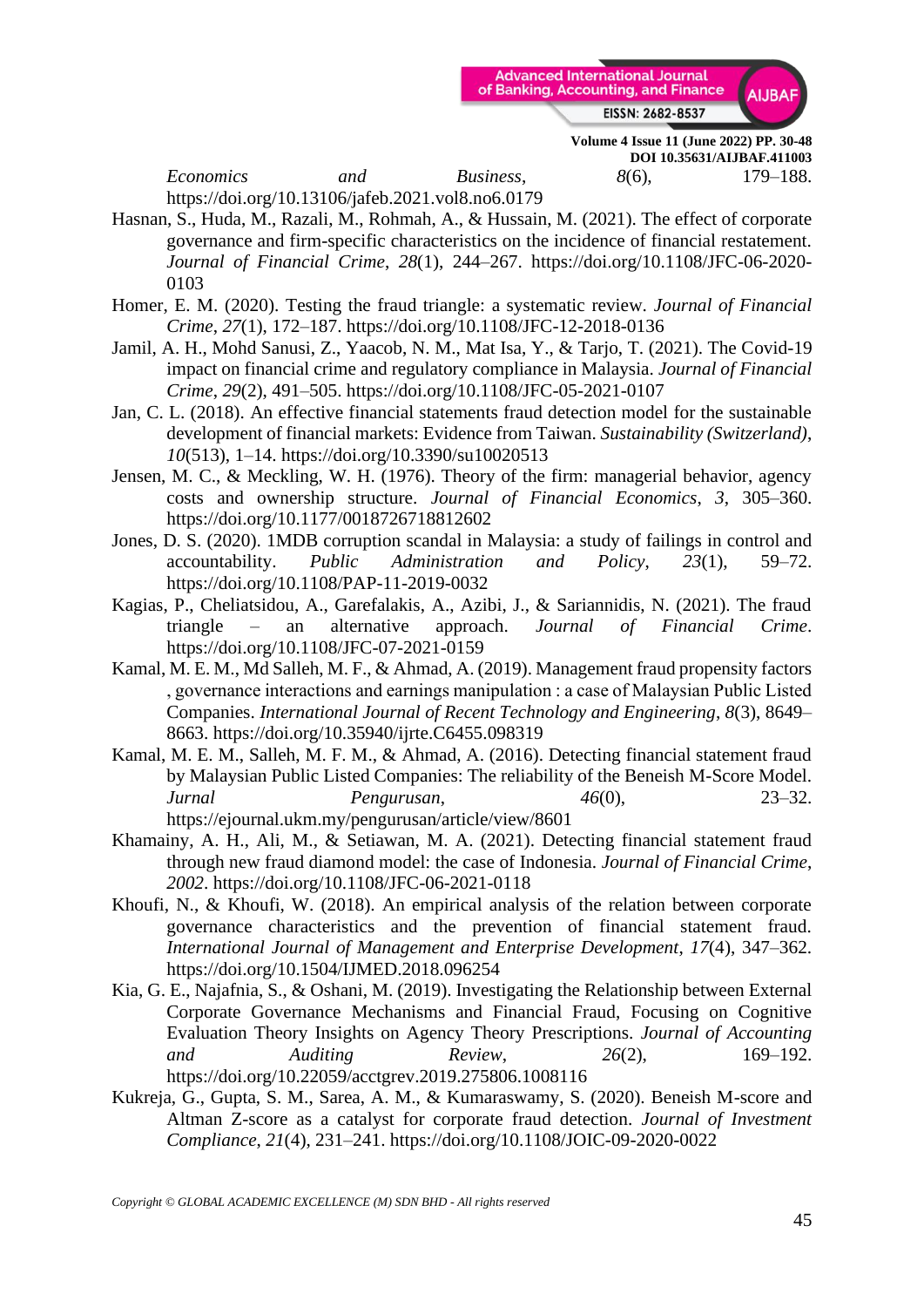

- Lehmann, C. M., Abdullah, I., & Brink, A. G. (2018). Pressure to Commit Fraud in the Workplace: Two Teaching Cases Addressing Fraud and Whistleblower Protection. *Journal of Forensic & Investigative Accounting*, *10*(1), 225–249.
- Machado, M. R. R., & Gartner, I. R. (2018). A hipótese de Cressey (1953) e a investigação da ocorrência de fraudes corporativas: Uma análise empírica em instituições bancárias brasileiras. *Revista Contabilidade e Financas*, *29*(76), 60–81. https://doi.org/10.1590/1808-057x201803270
- Maniatis, A. (2021). Detecting the probability of financial fraud due to earnings manipulation in companies listed in Athens Stock Exchange Market. *Journal of Financial Crime*. https://doi.org/10.1108/JFC-04-2021-0083
- MASB. (2018). *The Conceptual Framework for Financial Reporting*. https://www.masb.org.my/pdf.php?pdf=BV2018\_revised\_CONCEPTUAL FRAMEWORK.pdf&file\_path=pdf\_file on 7 March 2021.
- Md Nasir, N. A., Ali, M. J., & Ahmed, K. (2019). Corporate governance, board ethnicity and financial statement fraud: evidence from Malaysia. *Accounting Research Journal*, *32*(3), 514–530. https://doi.org/10.1108/ARJ-02-2018-0024
- Meyers, L. S., Gamst, G., & Guarino, A. J. (2017). *Applied Multivariate Research: Design and Interpretation* (Third). SAGE Publication Asia-Pasific Pte. Ltd.
- Nakashima, M., & Ziebart, D. A. (2019). Are there common innate characteristics in fraud firms ? Evidence from Japan. *Business Economics Collection*, *29*(1), 103–119.
- Nguyen, L. A., O'Connell, B., Kend, M., Thi Pham, V. A., & Vesty, G. (2021). The likelihood of widespread accounting manipulation within an emerging economy. *Journal of Accounting in Emerging Economies*, *11*(2), 312–339. https://doi.org/10.1108/JAEE-02- 2020-0041
- Noble, M. R. (2019). Fraud diamond analysis in detecting financial statement fraud. *The Indonesian Accounting Review*, *9*(2), 121. https://doi.org/10.14414/tiar.v9i2.1632
- Nugrahanti, Y. W., Sutrisno, T., Rahman, A. F., & Mardiati, E. (2020). Do firm characteristics, political connection and corporate governance mechanism affect financial distress? (Evidence from Indonesia). *International Journal of Trade and Global Markets*, *13*(2), 220–250. https://doi.org/10.1504/IJTGM.2020.106753
- Omar, N., Koya, R. K., Sanusi, Z. M., & Shafie, N. A. (2014). Financial Statement Fraud: A Case Examination Using Beneish Model and Ratio Analysis. *International Journal of Trade, Economics and Finance*, *5*(2), 184–186. https://doi.org/10.7763/ijtef.2014.v5.367
- Pallant, J. (2016). SPSS Survival Manual. In *McGrawHill Education* (6th Editio). McGraw Hill Education.
- Price Waterhouse Coopers. (2020). *Fraud and Corruption, Malaysia has its say. PWC's Global Economic Crime and Fraud Survey - Malaysia Report*.
- Putri, P. A. A., & Irwandi, S. A. (2016). The determinants of accounting fraud tendency. *The Indonesian Accounting Review*, *6*(1), 99–108. https://doi.org/10.14414/tiar.v6i1.857
- Rengganis, R. M. Y. D., Sari, M. M. R., Budiasih, I. G. A. ., Wirajaya, I. G. A., & Suprasto, H. B. (2019). The fraud diamond: element in detecting financial statement of fraud. *International Research Journal of Management, IT and Social Sciences*, *6*(3), 1–10. https://doi.org/10.21744/irjmis.v6n3.621
- Rohmatin, B. L., Apriyanto, G., & Zuhroh, D. (2021). The Role of Good Corporate Governance to Fraud Prevention: An analysis based on the Fraud Pentagon. *Jurnal Keuangan Dan Perbankan*, *25*(2), 280–294. https://doi.org/10.26905/jkdp.v25i2.5554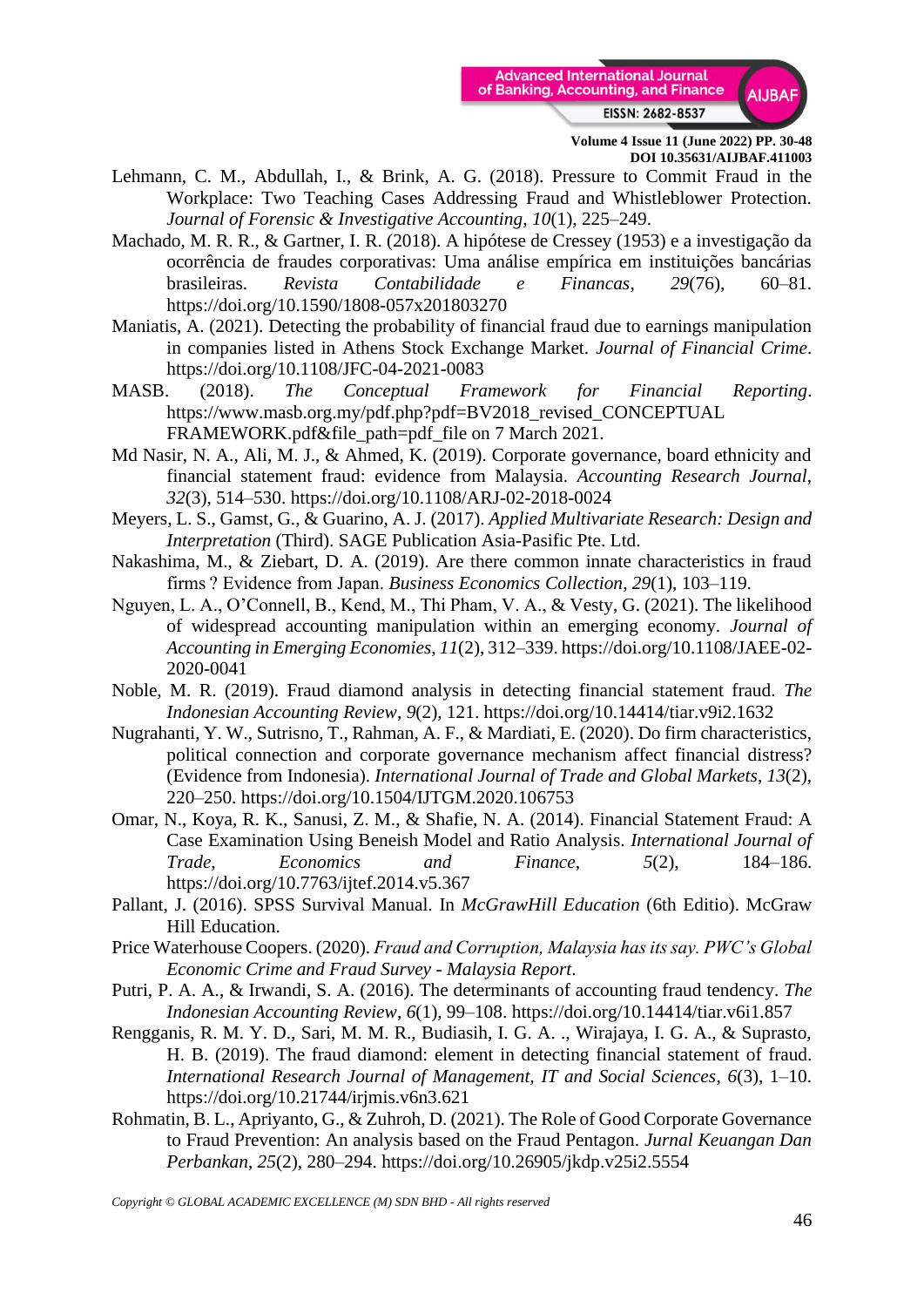

- Rostami, V., & Rezaei, L. (2021). Corporate governance and fraudulent financial reporting. *Journal of Financial Crime*, 1–18. https://doi.org/10.1108/JFC-07-2021-0160
- Sabatian, Z., & Hutabarat, F. M. (2020). the Effect of Fraud Triangle in Detecting Financial Statement Fraud. *Jurnal Akuntansi*, *10*(3), 231–244. https://doi.org/10.33369/j.akuntansi.10.3.231-244
- Sabau (Popa), A.-I., Mare, C., & Safta, I. L. (2021). A statistical model of fraud risk in financial statements. Case for Romania Companies. *Risks*, *9*(116), 1–15.
- Sakti, E., Tarjo, T., Prasetyono, P., & Riskiyadi, M. (2020). Detection of Fraud Indications in Financial Statements Using Financial Shenanigans. *Asia Pacific Fraud Journal*, *5*(2), 277. https://doi.org/10.21532/apfjournal.v5i2.170
- Sallal, F., Velashani, M. A. B., & Saei, M. J. (2021). Fraudulent financial reporting motivations in emerging markets. *Journal of Financial Crime*, *28*(3), 892–905. https://doi.org/10.1108/JFC-09-2020-0188
- Sari, S. T. (2016). Pengaruh Financial Stability, External Pressure, Financial Targets, Ineffective Monitoring, Rationalization Pada Financial Statement Fraud. *JOM Fekon*, *3*(1), 664–678.
- Schuchter, A., & Levi, M. (2015). Beyond the fraud triangle: Swiss and Austrian elite fraudsters. *Accounting Forum*, *39*(3), 176–187. https://doi.org/10.1016/j.accfor.2014.12.001
- Shakouri, M. M., Taherabadi, A. A., Ghanbari, M., & Jamshidinavid, B. (2021). Explaining the Beneish model and providing a comprehensive model of fraudulent financial reporting(FFR). *International Journal of Nonlinear Analysis and Applications*, *12*(Special Issue, WInter and Spring 2021), 39–48. https://doi.org/10.22075/IJNAA.2021.4793
- Skousen, C. J., Smith, K. R., & Wright, C. J. (2009). Corporate Governance and Firm Performance Detecting and predicting financial statement fraud: The effectiveness of the fraud triangle and SAS No. 99. *Corporate Governance and Firm Performance*, *13*, 53–81. http://dx.doi.org/10.1108/S1569-3732(2009)0000013005
- Soepriyanto, G., Meiryani, & Modjo, M. I. (2021). Theory and Factors Influencing Fraud in Financial Statements: A Systematic Literature Review. *2021 The 6th International Conference on E-Business and Mobile Commerce (ICEMC '21)*, 75–82. https://doi.org/10.1145/3472349.3472359
- Soepriyanto, G., Tjokroaminoto, S., & Zudana, A. E. (2021). Annual report readability and accounting irregularities: evidence from public listed companies in Indonesia. *Journal of Financial Reporting and Accounting*, 1–26. https://doi.org/10.1108/JFRA-01-2020- 0006
- Spathis, C. T. (2002). Detecting false financial statements using published data: some evidence from Greece. *Managerial Auditing Journal*, *17*(4), 179–191. https://doi.org/10.1108/02686900210424321
- Surjaatmaja, L. (2018). Detecting Fraudulent Financial Statement Using Fraud Triangle: Capability as Moderating Variable. *KnE Social Sciences*, *3*(10), 945. https://doi.org/10.18502/kss.v3i10.3184
- Tiffani, L., & Marfuah. (2015). Deteksi Financial Statement Fraud dengan Analisis Fraud Triangel pada Perusahaan Manufaktur yang Terdaftar Di Bursa Efek Indonesia. *Jurnal Akuntansi Dan Auditing Indonesia*, *19*(2), 112–125.
- Utama, I. G. P. O. S., Ramantha, I. W., & Badera, I. D. N. (2018). Analisis faktor-faktor dalam perspektif Fraud Triangle sebagai prediktor fraudulent financial reporting. *E-Jurnal Ekonomi Dan Bisnis Universitas Udayana*, *7*(1), 251–278.

*Copyright © GLOBAL ACADEMIC EXCELLENCE (M) SDN BHD - All rights reserved*